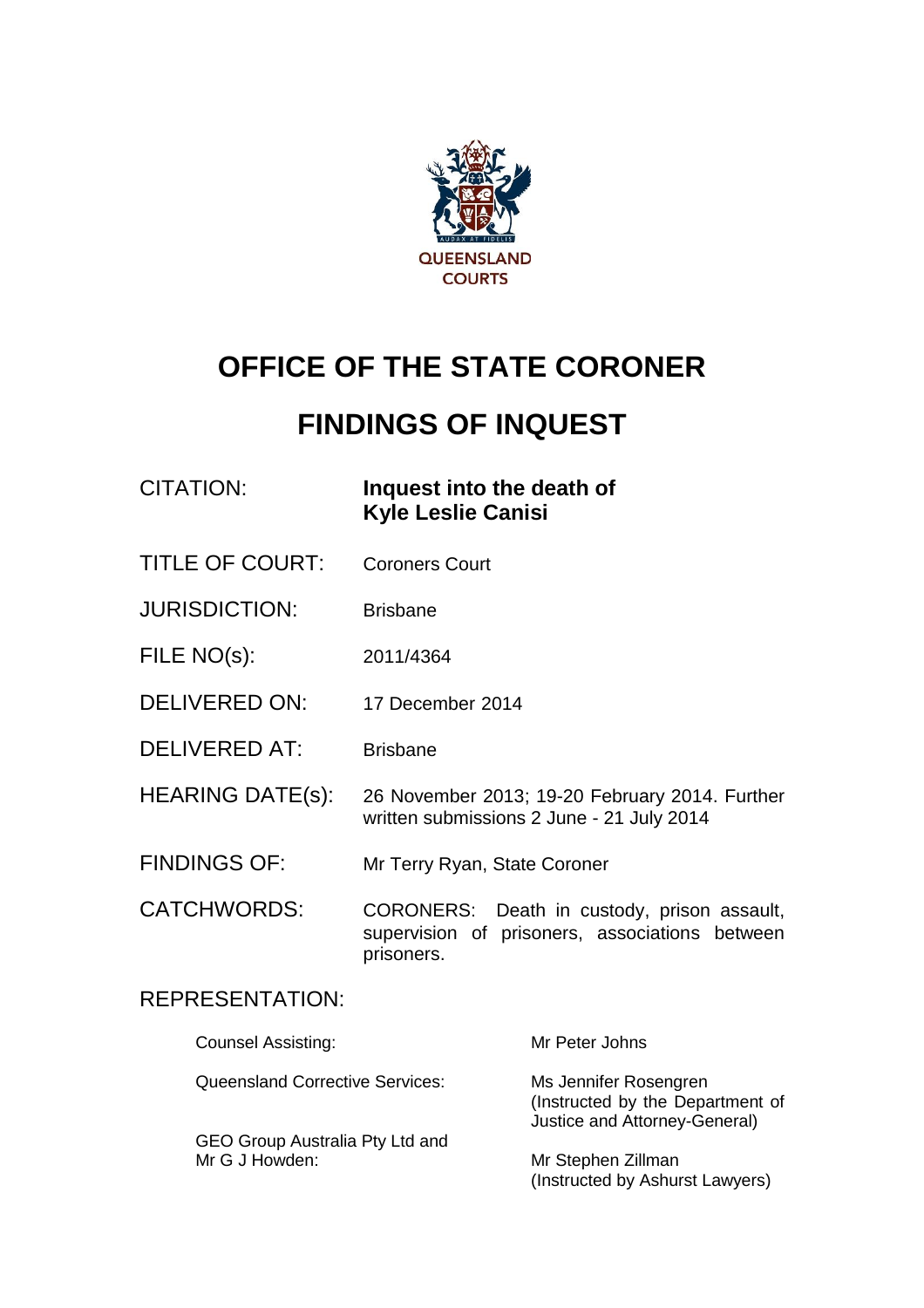Mr Brendan Smith:<br>Mr Darryl Siddons

Mr G Moody: The Mathematic Mr Andrew Herbert (Instructed by AD Legal)

Mr Luke Tiley<br>Hall Payne Lawyers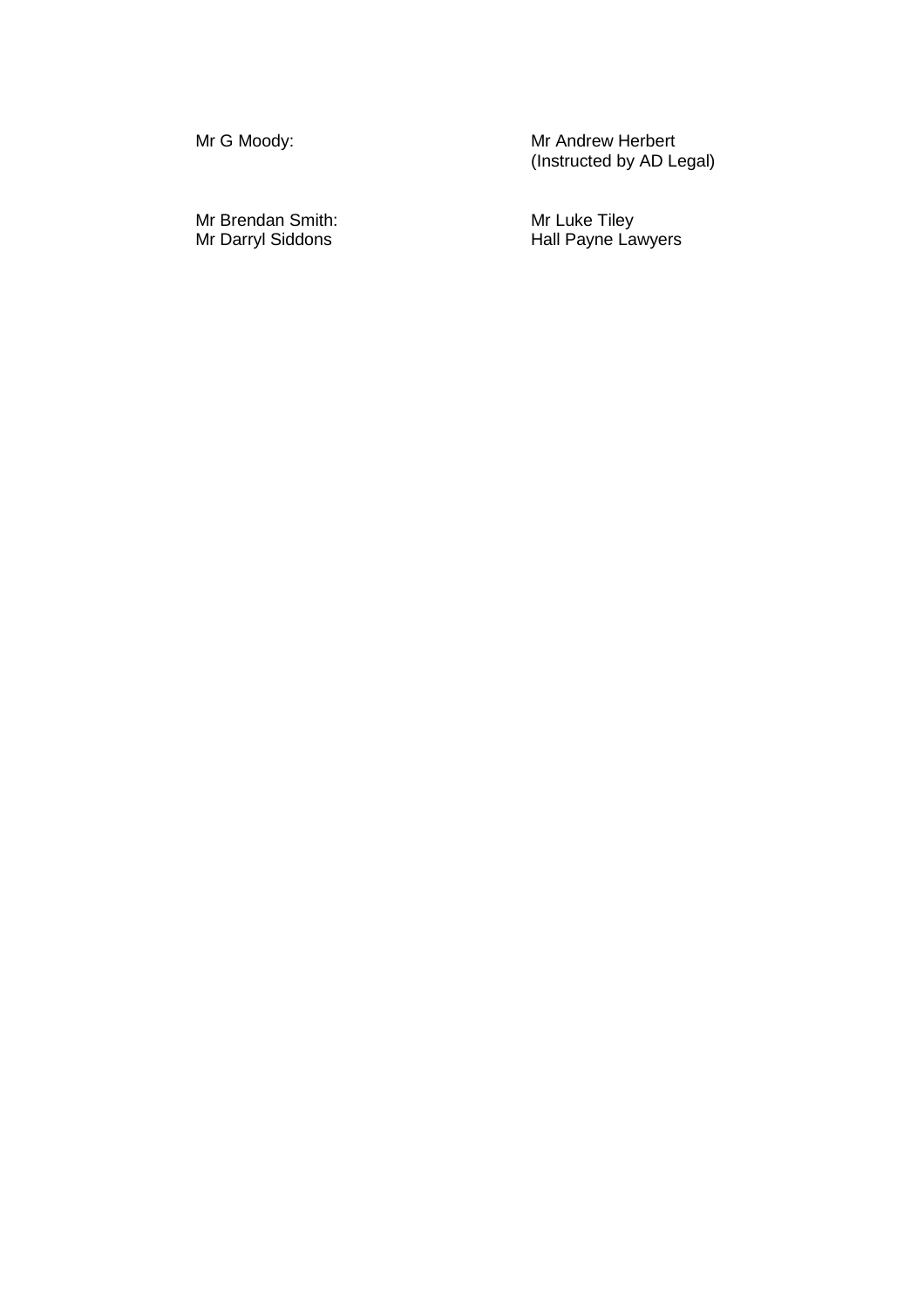# **Table of Contents**

| Management of Canisi and O'Connor on 24-26 December 2011 13 |  |
|-------------------------------------------------------------|--|
|                                                             |  |
|                                                             |  |
|                                                             |  |
|                                                             |  |
|                                                             |  |
|                                                             |  |
|                                                             |  |
|                                                             |  |
|                                                             |  |
|                                                             |  |
|                                                             |  |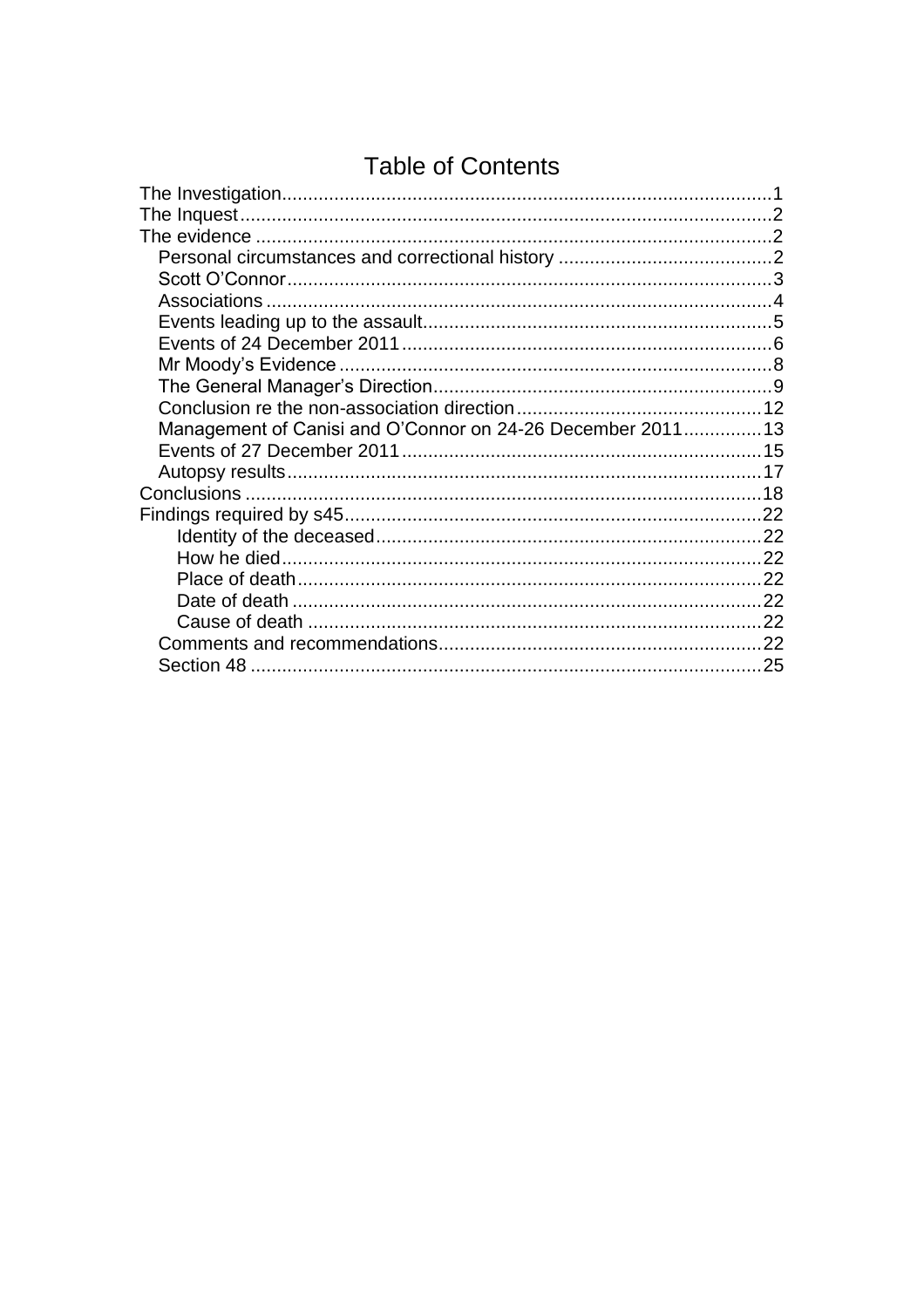## **Introduction**

After a lengthy stand-off with correctional officers in the exercise yard of the Detention Unit (DU) on Christmas Eve 2011, Scott O'Connor was returned to his cell at Arthur Gorrie Correctional Centre (AGCC).

The General Manager of AGCC, Greg Howden, had personally intervened in this stand off and walked Mr O'Connor back to his cell. Mr Howden says he gave a verbal order that Mr O'Connor was not to associate with any other prisoner until he returned from Christmas leave on 28 December 2011.

However, early on 27 December 2011, Mr O'Connor was allowed to associate with another DU prisoner, Kyle Canisi, to give Mr Canisi a haircut. Just before 8:00am O'Connor began a vicious and apparently unprovoked attack that left Mr Canisi with severe brain injuries and caused his death a short time later.

Due to the threat Mr O'Connor posed to the safety of corrective services officers, 20 minutes passed before they could access the exercise yard, restrain Mr O'Connor and commence first aid.

These findings:

- confirm the identity of the deceased person, how he died, and the time, place and medical cause of his death;
- determine whether the authorities charged with providing for the prisoner's wellbeing adequately discharged that responsibility;
- consider the adequacy of policies and procedures in place at Arthur Gorrie Correctional Centre regarding the association of prisoners housed in the Detention Unit; and
- consider whether any changes to procedures or policies could reduce the likelihood of deaths occurring in similar circumstances or otherwise contribute to public health and safety or the administration of justice.

## <span id="page-3-0"></span>**The Investigation**

An investigation into the circumstances leading to the death of Mr Canisi was conducted by Detective Senior Constable Rudi Knaggs from the Queensland Police Service (QPS) Corrective Services Investigation Unit (CSIU). He submitted a report to my Office and this was tendered at the inquest.

Senior Constable Knaggs attended AGCC with several other CSIU officers. He inspected the Detention Unit and oversaw the forensic examination of all points of interest. Mr O'Connor had been isolated and AGCC staff had appropriately photographed him to record blood stains to his clothing and the injuries he had sustained to his hands during the assault.

CSIU officers commenced the process of taking statements from staff and inmates of the DU. They took steps to seize all relevant records and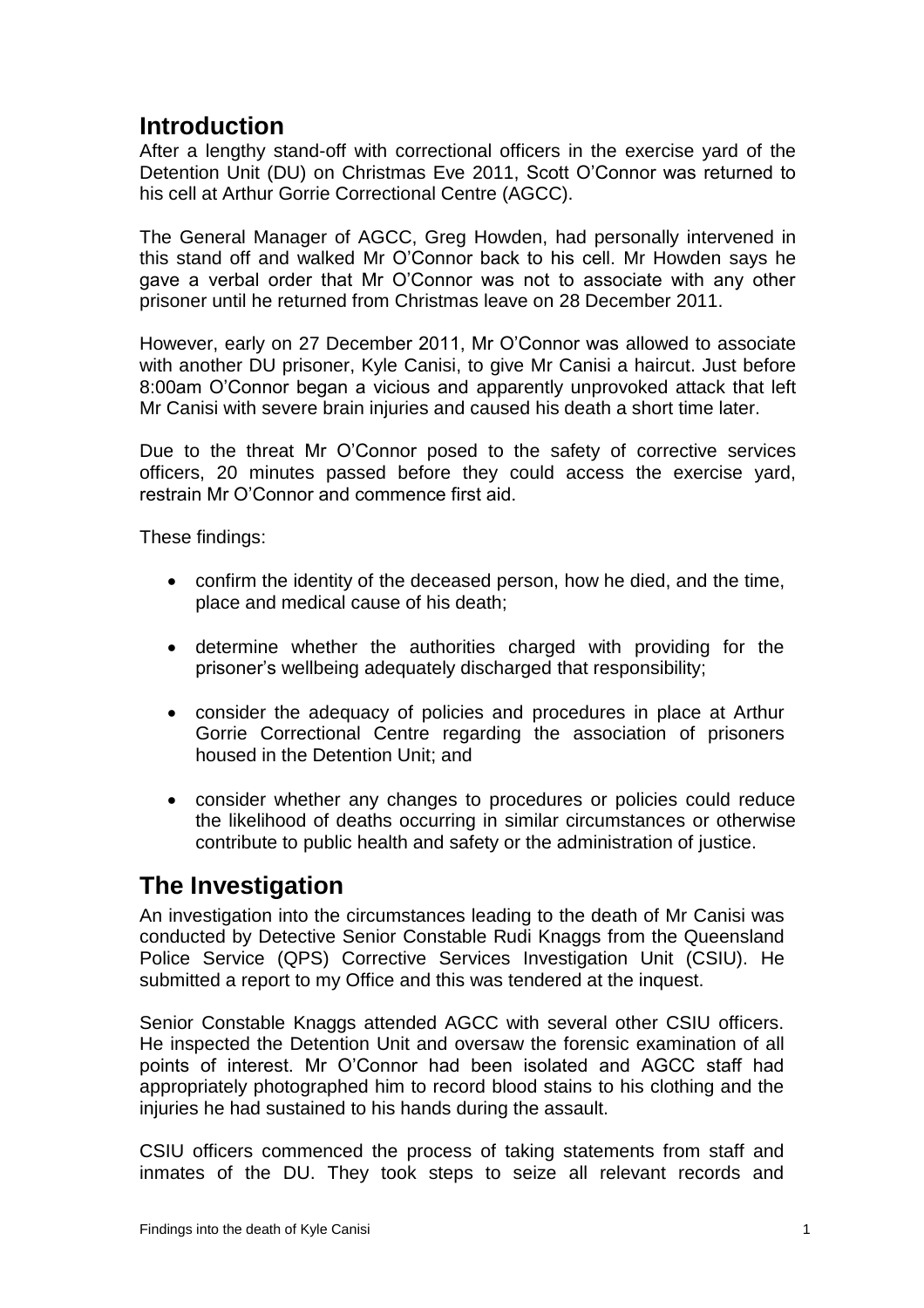interrogated the AGCC Information and Offender Management System (IOMS). Senior Constable Knaggs spoke to intelligence officers at AGCC and made arrangements for statements to be obtained from senior officials at the prison. He also seized CCTV footage of the exercise yard where Mr Canisi was assaulted.

Scenes of crime officers took a series of photographs of the scene and analysed a series of swabs and impressions for DNA and fingerprint matches.

The Chief Inspector, Queensland Corrective Services, appointed investigators to examine the incident under the powers conferred by s294 of the *Corrective Services Act* 2006. Those investigators prepared a detailed and thorough report which was submitted to the Office of the Chief Inspector (OCI Report). It examined matters within and beyond the scope of the coronial inquest. The report was tendered at the inquest and was of assistance in the preparation of these findings.

I also had access to two tendered reports compiled by an investigator appointed by the GEO Group Australia Pty Ltd, the private company which operates AGCC.

I am satisfied that the QPS investigation was thoroughly and professionally conducted and that all relevant material was accessed. I thank Senior Constable Knaggs for his assistance.

## <span id="page-4-0"></span>**The Inquest**

A pre-inquest conference was held in Brisbane on 26 November 2013. Mr Johns was appointed as counsel assisting and leave to appear was granted to Queensland Corrective Services, GEO Group Australia Pty Ltd, Mr Greg Howden who was General Manager of AGCC at the time of the death, and Mr Greg Moody who was employed as a Supervisor at the prison. Leave to appear was later granted to other corrective services officers employed at AGCC.

An inquest was held on 19 and 20 February 2014. All of the statements, records of interview, medical records, photographs and materials gathered during the investigations were tendered at the inquest. Written submissions were received from several of the represented parties in June and July 2014.

I am satisfied that all the material necessary to make the requisite findings was placed before me at the inquest.

## <span id="page-4-1"></span>**The evidence**

## <span id="page-4-2"></span>*Personal circumstances and correctional history*

Kyle Canisi was 24 years of age at the time of his death. He was one of four children and had a partner and an infant son. He had maintained contact with his family while in prison. They would have been deeply distressed by his sudden and violent death. I offer them my sincere condolences.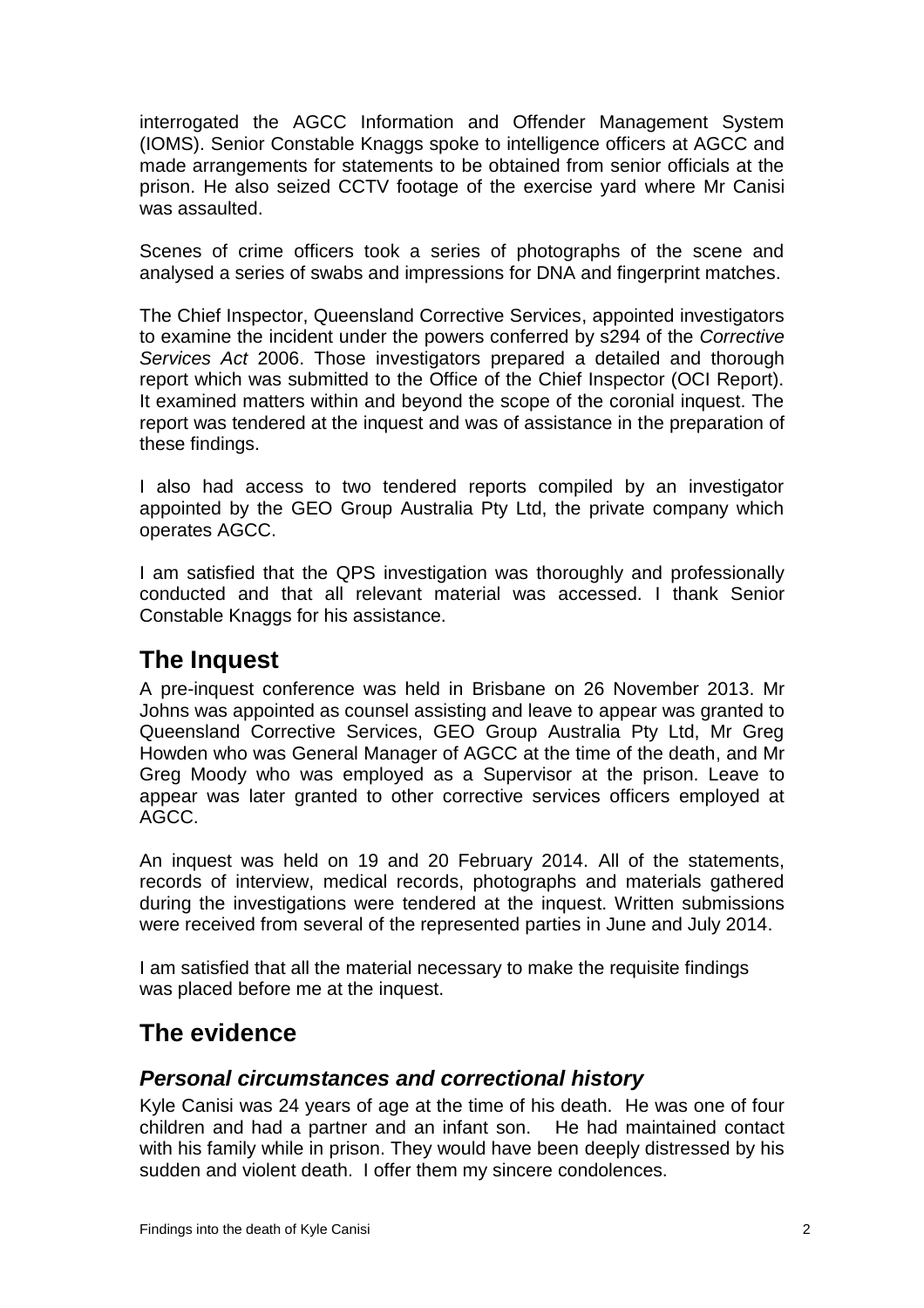Mr Canisi had a relatively minor criminal history until 2007, when he was imprisoned for the offence of grievous bodily harm. His second period of imprisonment was in 2011 for unlawful wounding. At the time of his death he was remanded in custody on further charges of grievous bodily harm.

The OCI Report noted that Mr Canisi was regarded as a violent and unpredictable prisoner and that Correctional Services Officers (CSOs) were cautious in his proximity. He was moved to the DU after being placed on a safety order when he was found in possession of a prohibited item (a syringe) on 19 November 2011.

On 21 November 2011 Mr Canisi activated a fire alarm and was detected with a prohibited item (a wick). He later assaulted three CSOs which resulted in further charges being laid against him by the CSIU.

## <span id="page-5-0"></span>*Scott O'Connor*

Scott O'Connor was 30 years of age at the time of his attack on Mr Canisi. He had an extensive criminal history and was serving his seventh period of imprisonment. The most recent episode had commenced when he was placed on remand on 21 December 2010 having been charged with armed robbery. The OCI report recorded that:

"*Prisoner O'Connor has an extensive and complicated medical history involving mental health, substance abuse and withdrawals and a history of self-harming.*"

Mr O'Connor was charged with the murder of Mr Canisi but subsequently took his own life at the AGCC Maximum Security Unit. His death is the subject of a separate coronial investigation.

Mr O'Connor was held in the DU on consecutive safety orders. An order dated 5 December 2011 was to run until 2 January 2012. The reason for the safety order referred to an incident that occurred on 21 December 2010 involving a fire and damage to Mr O'Connor's cell, immediately after he was returned to custody. A condition of his safety order was that he was not to associate with any other prisoner without the General Manager's approval.

Mr O'Connor was an intermittent patient with the Prison Mental Health Service. However, he was not under any orders under the *Mental Health Act 2000* at the time of this incident. He had a history of non-compliance with respect to his medication and was regarded as an unpredictable, violent and physically imposing prisoner. He also had a history of self-harm.

In 2009 the PMHS had assessed that Mr O'Connor demonstrated the "presence of a clear mental illness which appears to be cyclical in nature". He demonstrated bizarre behaviours with psychotic features that appeared to occur every few months.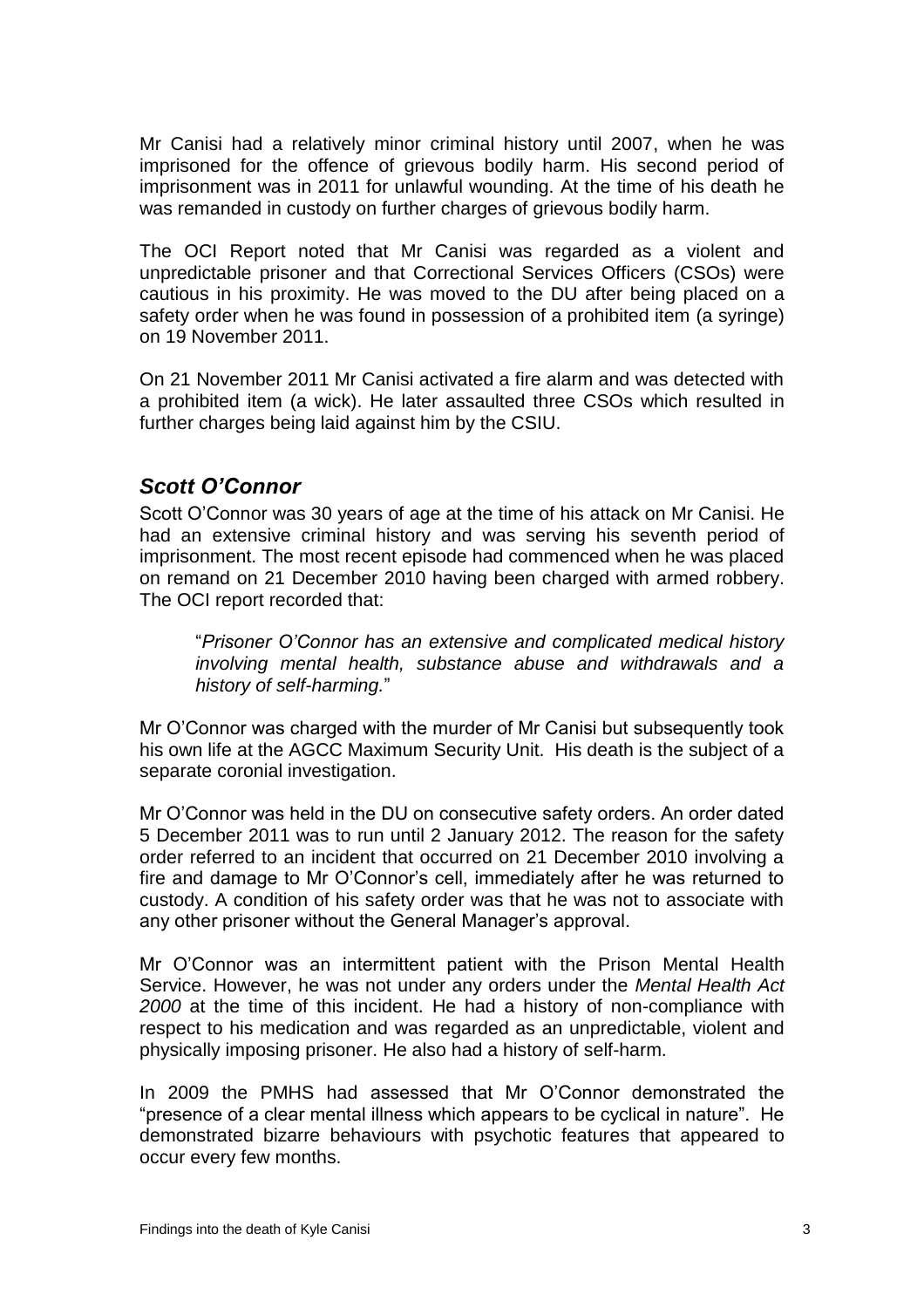There had been no recorded 'breaches' or incidents involving Mr O'Connor during the year of his most recent period of incarceration. There are indications that he had perhaps mellowed when compared to previous periods of imprisonment. This would have been a relevant consideration when approval was given for him to associate with Mr Canisi.

However, the OCI Report also found that there had been a failure to report incidents that might normally be considered worthy of note or even 'breach' during Mr O'Connor's most recent period of imprisonment. An example included the alleged assault of another prisoner in which hot water was thrown through a cell door, causing injuries to the prisoner's face.

This failure in reporting protocol was addressed in the findings and recommendations of the OCI Report and is referred to later in these findings.

### <span id="page-6-0"></span>*Associations*

Associations between prisoners accommodated in the DU had to be personally approved by Mr Howden in advance. Additional requirements identified in the GEO Group investigation report were that associations required the consent of both prisoners and were to occur in the main exercise yard.

The OCI report found that these requirements were not documented and that authorised associations were not limited to the exercise yard. Another protected prisoner in the DU, who I shall refer to as P1, and Mr O'Connor were permitted to associate freely for a period of some 3 ½ months prior to 27 December 2011. This included both prisoners undertaking cleaning duties together, access to the unit spine, kitchen, other prisoners' doors (where they were able to freely communicate) and each other's cells.

In practice, Mr Howden would personally attend at the DU each morning and speak with each of the prisoners located within the DU. A prisoner was able to make a request for an association during these visits as associations usually occurred on the same day. Mr Howden indicated that he would base his decision about an association on intelligence received by staff and case notes. On occasion Mr Howden would make an "on the spot" decision.

The OCI report records that Mr Howden would not approve an association involving short-term prisoners. Mr Canisi's request was outside the norm and occurred for a specific purpose – a haircut.

However, Mr O'Connor's case notes from 22 December 2010 indicate that he had extensive associations with a number of short-term prisoners within the DU. These increased in frequency from August 2011 and included associations with multiple prisoners on the same day. There was a view within the DU that most of Mr O'Connor's demands were acceded to in order to appease him.

The OCI Report found that associations that had been approved were noted on a whiteboard within the DU. Associations not approved were not documented. Associations were only noted within IOMS after the event but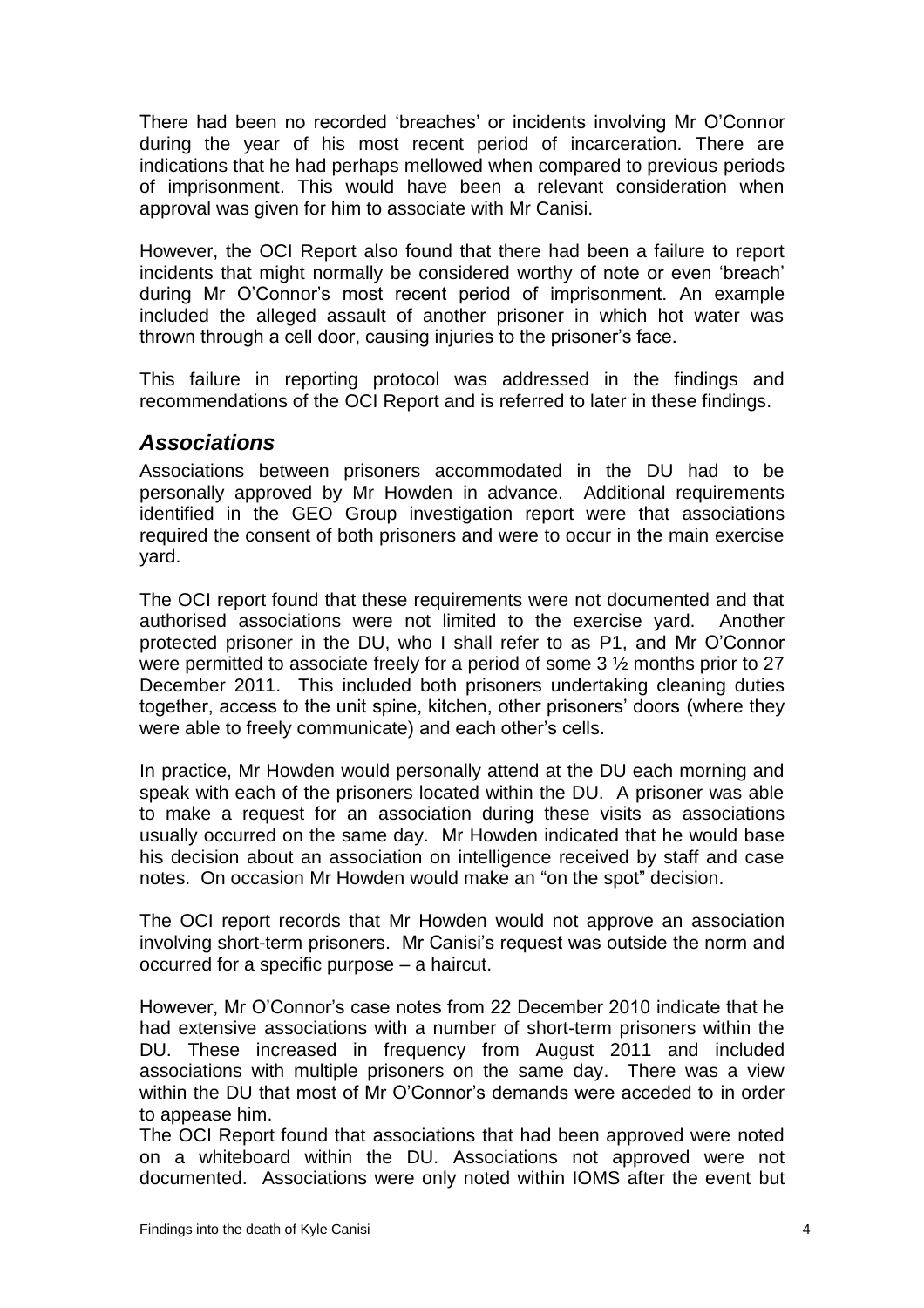this did not always happen. Handover notes were prepared and saved to a hard drive within the AGCC computer system which did not reflect the information contained within IOMS.

The lack of consistency between the notes saved on the G:drive and the material in IOMS was of particular relevance in Mr O'Connor's case as the PMHS placed reliance on the accuracy of IOMS in forming assessments of prisoners.

Significantly, the OCI report found there was no system in place within the DU to determine whether an approved association that had not taken place within a short period of time was still appropriate.

The absence of an appropriate system for the approval and documentation of associations is also addressed in the findings and recommendations of the OCI report referred to in these findings.

### <span id="page-7-0"></span>*Events leading up to the assault*

As noted above, Mr Canisi and Mr O'Connor were both detained in the AGCC DU. Mr Canisi was housed in cell 7 until shortly before his death and Mr O'Connor was in cell 2. There was no evidence that the two men knew or associated with each other outside of the correctional system.

The DU had 12 cells which are occupied by prisoners from other areas within AGCC, generally on a temporary basis, following a safety order or a breach of discipline. Prisoners on a safety order may stay for an extended period whereas prisoners placed in the DU following a breach of discipline usually stay for less than a week.

P1 reported that a verbal altercation had taken place between Mr Canisi and Mr O'Connor in late November 2011. It was alleged that this incident involved a dispute over loud rap music being played by Mr O'Connor.

P1 gave evidence at the inquest that he subsequently saw O'Connor go to Mr Canisi's cell door and he overheard O'Connor say to Mr Canisi that he would get association from the General Manager and "smash his skull". P1 was not aware of any animosity between O'Connor and Canisi prior to this incident.

P1 indicated that Canisi was worried following Mr O'Connor's threats. Mr Canisi had asked P1 to apologise to O'Connor on his behalf and he had done so.

On 7 December 2011, Mr Canisi assaulted CSO Brendan Smith by throwing hot water directly at his face. Following this incident he was placed on specific 'handling instructions' by Area Manager Len Lackey. The instructions were to remain in place until otherwise advised and were still in place at the time of Mr Canisi's death. The instructions were to the effect that he was to be treated as potentially hostile at all times, and that extreme caution was to be exercised. In addition when his cell was opened three custodial staff were to be present.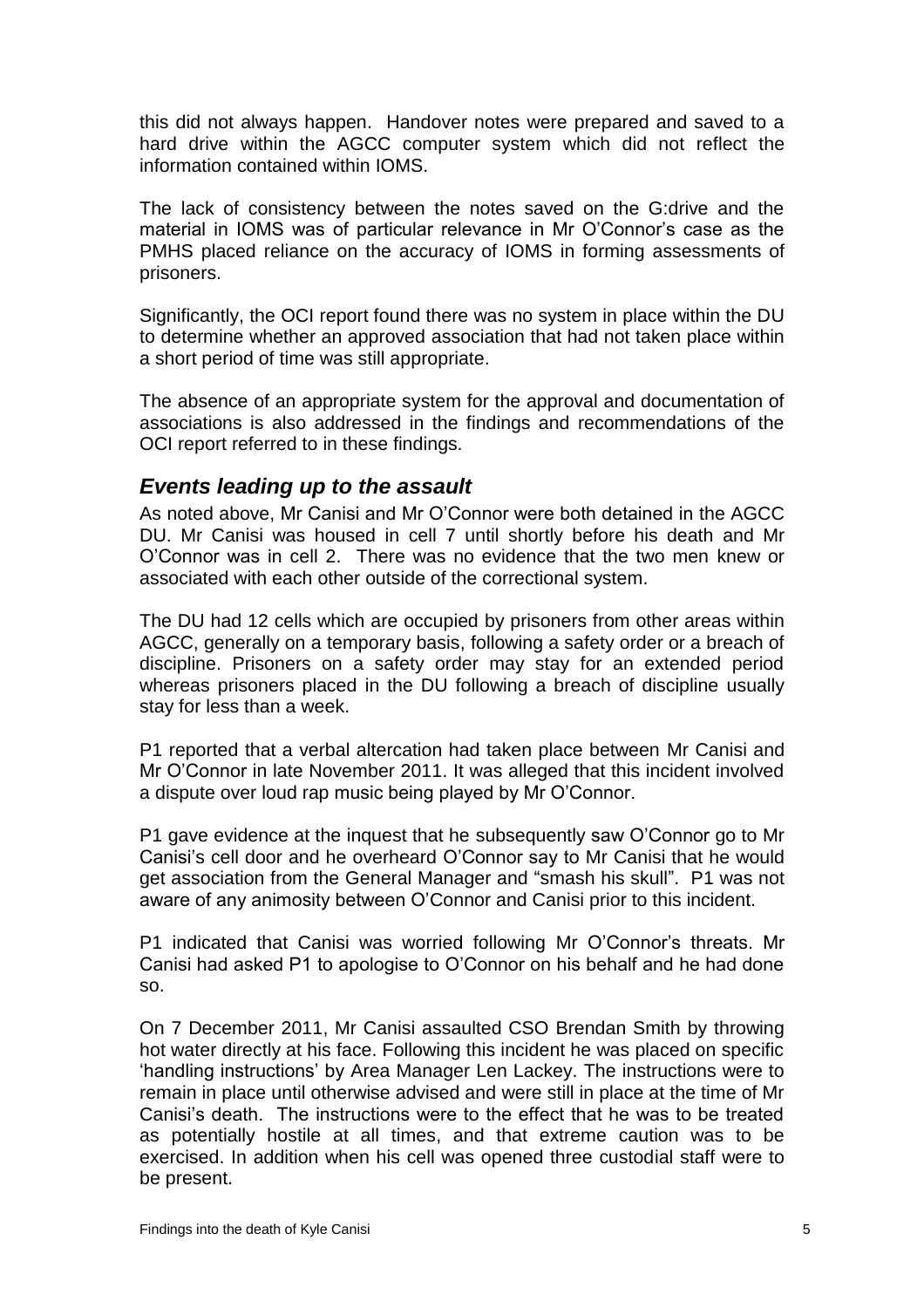The instructions were placed in a plastic document holder next to the door of cell number seven.

At the inquest, P1 referred to the incident where Mr Canisi had thrown hot water at CSO Brendan Smith. P1 had reported this incident to O'Connor who became angry at Canisi because he interpreted this as an attempt by Mr Canisi to get a non-association order to avoid contact with O'Connor. While the incident involving hot water being thrown at CSO Smith is recorded in IOMS, no reference is made to the subsequent verbal altercation between O'Connor and Mr Canisi. However, it is possible that this incident was not witnessed by CSOs.

CSO Smith gave evidence at the inquest. He stated that Mr Canisi had thrown hot water at him after he had denied him a cigarette when he failed to clean his cell. He subsequently pressed charges against Mr Canisi with CSIU. CSO Smith initially said that he was unaware of any conflict between Mr O'Connor and Mr Canisi. He denied that P1 had drawn this to his attention.

Counsel Assisting drew CSO Smith's attention to a record of interview with GEO Group investigators in which he stated that he knew about an argument between O'Connor and Mr Canisi in November 2011 because P1 had drawn it to his attention. CSO Smith responded by saying "I totally forgot that".

CSO Smith stated that he thought it was a minor argument and that no specific threats were made. He agreed that he had failed to make a note of this incident. He was not present when Mr Howden approved the association but had no concerns about it.

## <span id="page-8-0"></span>*Events of 24 December 2011*

P1 informed OCI inspectors that on the morning of 24 December 2011 Mr O'Connor returned a number of items of property to P1's cell, including a digital television and other items. In evidence at the inquest P1 stated that he was aware that Mr O'Connor wanted to be returned to the maximum-security unit. Mr O'Connor handed his personal computer to CSO Smith with a request that it be sent to the maximum-security unit for prisoner Jason Nixon's use.

It seems that this behaviour was interpreted by CSOs as preparation for a return to the MSU. However, this behaviour is also a possible sign that someone is planning to end their own life and should have been flagged with an appropriate professional to enable a self-harm/suicide risk assessment to be undertaken. 1

After emptying his cell Mr O'Connor returned to it and locked his door. He was then visited by CSO Turner who had brought with him some 'hand

 $\overline{a}$ 

<sup>1</sup> http://www.health.qld.gov.au/mentalhealth/abt\_mental/facts\_suicide.asp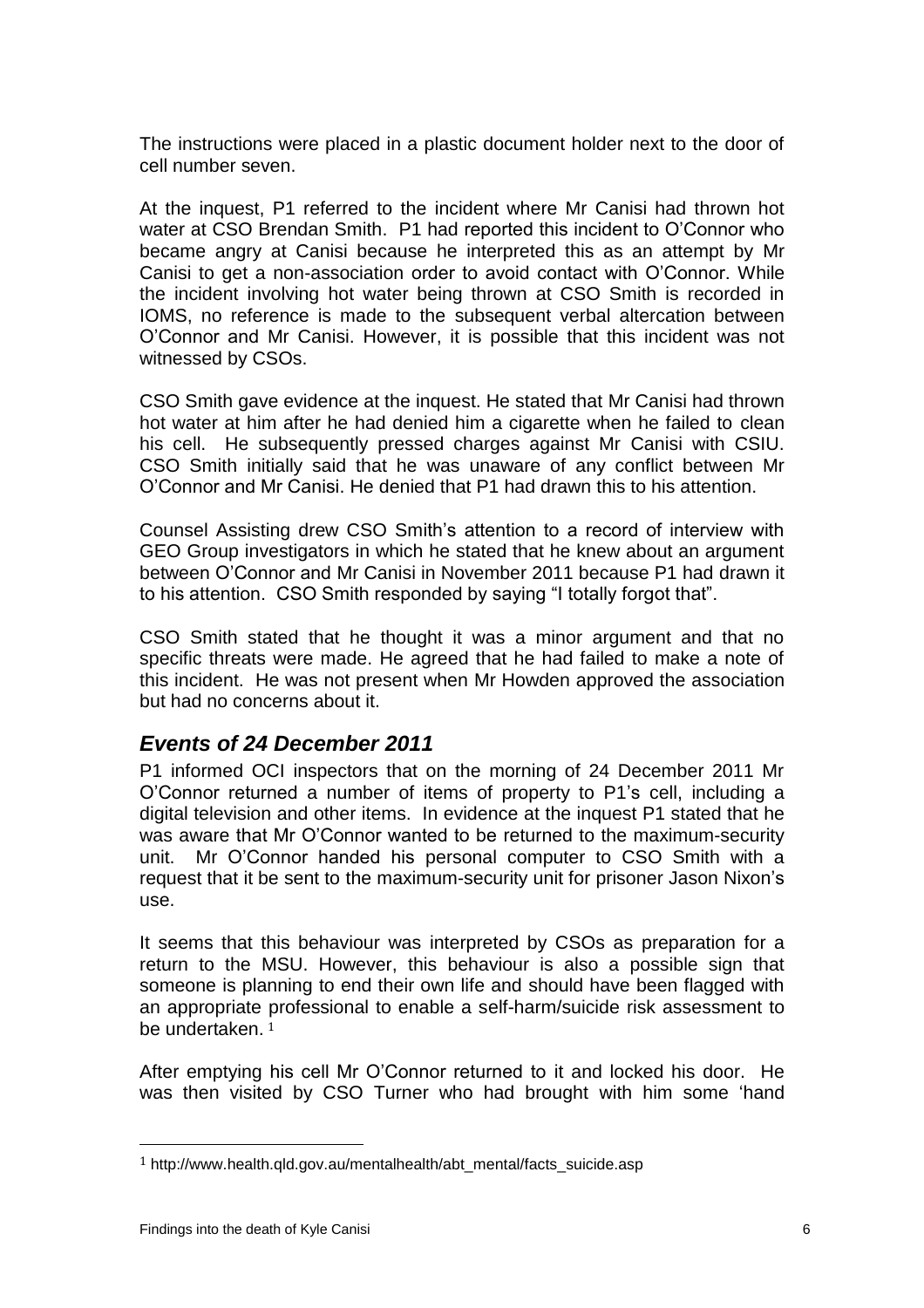grippers', an exercise device. CSO Turner and Mr O'Connor then had a discussion inside his cell.

CSO Turner's evidence was that he had been asked to attend at the DU by CSO Smith as O'Connor was acting in an "unusual manner" and he had worked with him previously. CSO Turner was not aware of any conflict between Mr O'Connor and Mr Canisi.

After CSO Turner left, Mr O'Connor removed himself from his cell, went to the exercise yard, and locked himself in. Mr Turner was again contacted by CSO Smith to speak with O'Connor in an attempt to resolve the situation. He stated that he wanted to "box on" with the prison's Correctional Emergency Response Team (CERT) team at 5:00pm. He told CSO Turner that he had been training hard for 12 months and now wanted to test himself out. CSO Turner was asked by O'Connor to get the CERT crew so they could "have some hard training together".

After failed negotiations with Mr O'Connor, the acting Area Manager, Mr Moody, left the exercise yard and secured Mr O'Connor in it. He was aware that Mr O'Connor posed a risk to prison staff.

Mr Howden (who was not working on that day) was in attendance at the prison to resolve issues with the Arunta telephone system. Mr Howden has extensive experience as a correctional administrator including work within Pentridge, Darwin, Borallon, Sir David Longland, and Woodford prisons.

At approximately 3:30pm that day Mr Howden went to the DU with Mr Moody. They entered the exercise yard and spoke to Mr O'Connor. Mr Howden eventually persuaded Mr O'Connor to return to his cell on the basis that O'Connor would be able to choose some exercise equipment from a catalogue. Mr Howden and O'Connor left the exercise yard together at 3:54pm.

CSO Smith was on duty on 24 December 2011 when Mr O'Connor refused to leave the exercise yard. His evidence was that he remained in the officers' station while Area Manager Moody and Mr Howden tried to defuse the situation. He did not overhear any conversation between Mr Howden and Moody. He stated that Mr Howden had wished him a Merry Christmas and left the DU. He did not say anything to CSO Smith about associations involving O'Connor.

CSO Smith stated that Area Manager Moody was trailing behind Mr Howden and O'Connor. CSO Smith stated that he specifically asked Area Manager Moody if he required a report on the day's events. Area Manager Moody's response was that a report was not required in relation to Mr O'Connor's behaviour because it was not an "incident".

CSO Turner returned to the DU later on 24 December and collected a chess set that Mr O'Connor had offered to give him, which Mr O'Connor had hand crafted.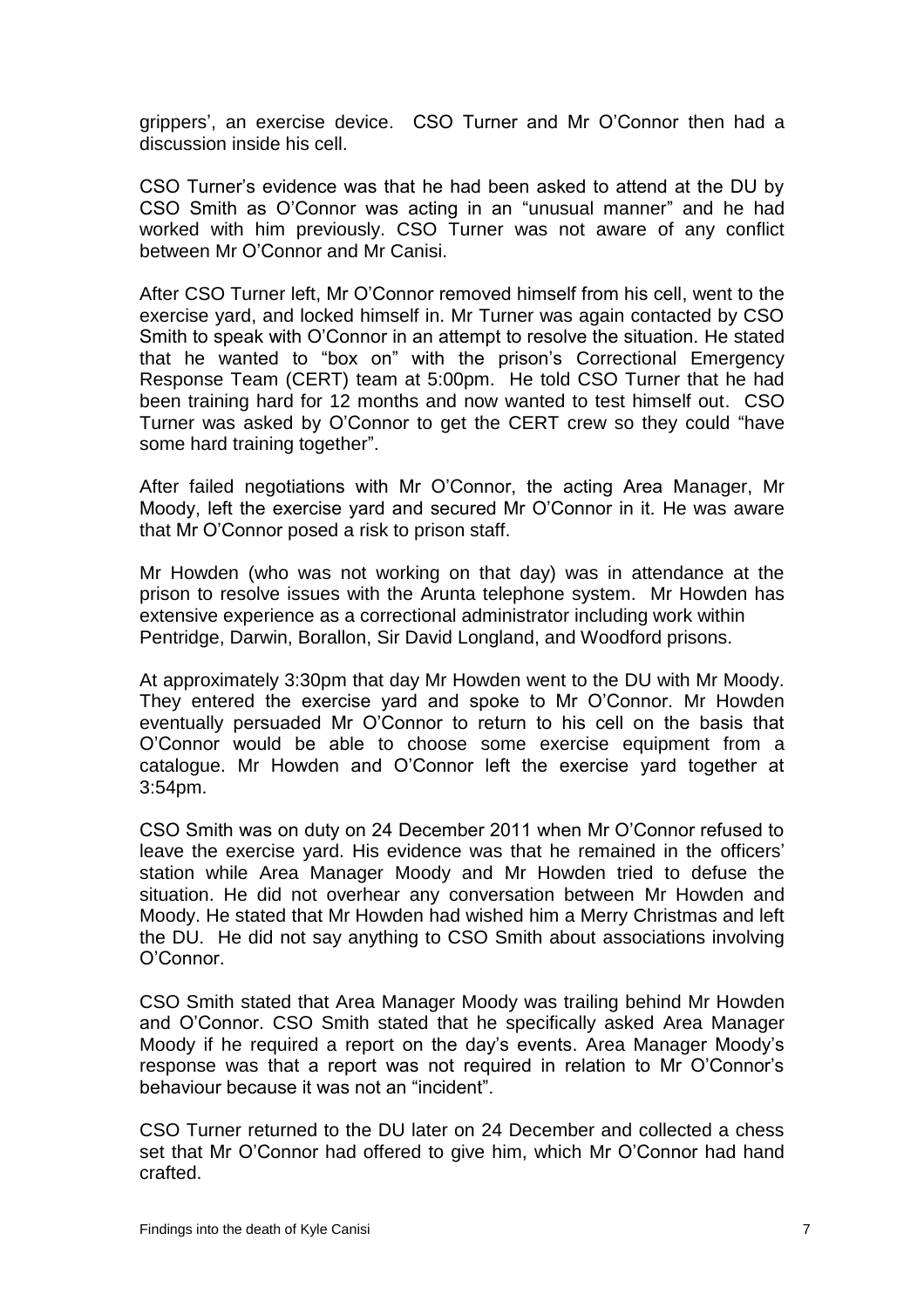CSO Smith did not write a handover note because he did not "see the point" in drawing events of 24 December to CSO Siddons' attention when he had already verbally advised him of the incident on two occasions. At lunch time, he told Siddons that O'Connor was playing up and wanted to fight people. He later called him and told him that Mr Howden had returned him to his cell.

CSO Smith was subsequently disciplined for breaching the GEO Group Code of Conduct and Ethical Behaviour for failing to act with care and diligence in not making a case note of the incident that occurred on 24 December 2011. CSO Smith maintained that he held no animosity towards Canisi because abuse was part of the job when you were working in the DU.

### <span id="page-10-0"></span>*Mr Moody's Evidence*

Greg Moody was permanently appointed as a Supervisor of the mainstream side of the AGCC. He was the acting Area Manager at AGCC during the Christmas period in 2011. His evidence was that he was the only person on duty in a managerial capacity at the relevant time. There would otherwise be seven managers on duty.

Mr Moody was called to the DU by CSO Smith after Mr O'Connor refused to leave the exercise yard and wanted to confront the CERT team. He then spoke with Mr O'Connor and reported this to operations manager, Nigel McReaddie, who was not on duty at the prison on that day.

When Mr Howden arrived in the middle of the afternoon he went with Mr Moody to the exercise yard of the DU and had a conversation with O'Connor.

After they all walked with O'Connor to his cell Mr Howden had a discussion with O'Connor about the purchase of some exercise equipment. Mr Moody stated there was no conversation between him, Mr Howden and detention unit staff during this period.

They went to the MSU from the DU and spoke about the breakdown of the Arunta phone system. Mr Moody expressed that he was under considerable stress because 13 posts were unfilled. He had to negotiate with the union in relation to opening the prison and had to vacate "rover" posts to in order to open the prison.

He and Mr Howden spent 30 minutes in the MSU, an association between two other prisoners was approved and they returned to Mr Howden's office. Mr Howden produced a mobile phone and gave it to Mr Moody to facilitate contact between prisoners and their families in the event that the Arunta system was not operational on Christmas Day. Mr Moody stated that he had no contact with Mr Smith in the DU following the incident.

Mr Moody did not consider that it was unusual that no direction had been given to Mr Smith about how to manage Mr O'Connor as the situation had been resolved and O'Connor was calm. Mr Moody admitted that he had no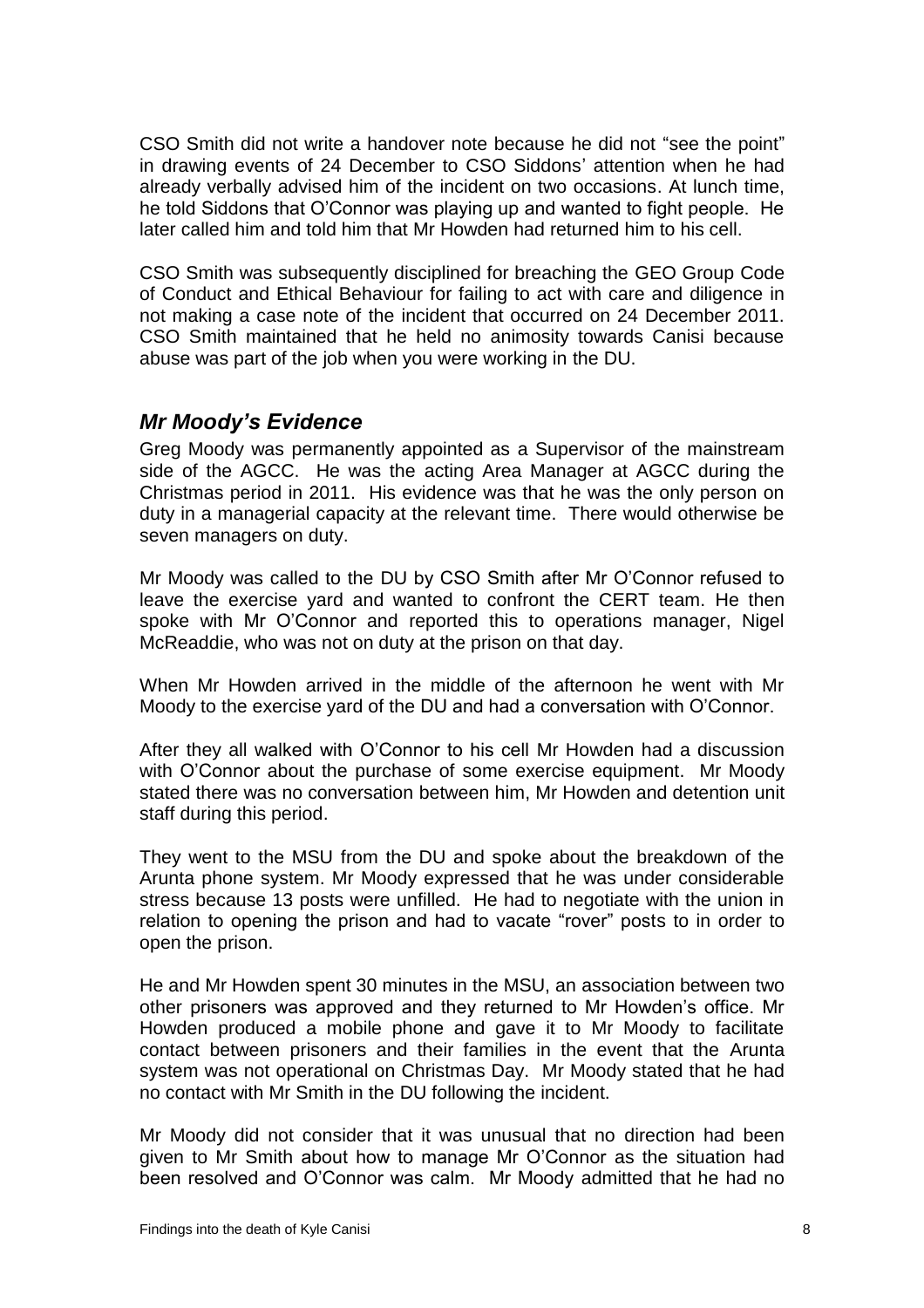understanding of the association process within the DU as he had not spent much time there.

Even though he was acting Area Manager, Mr Moody did not consider that it was his role to provide directions to Mr Smith about the management of Mr O'Connor. Mr Moody recalled the discussions with CSO Smith and Mr Leckie on 25 December 2011 in relation to the management of Mr O'Connor. Mr Leckie advised that he should endeavour to keep Mr O'Connor in his cell, but he was not directed to do so. Mr Moody was confident that CSO Smith would call him should an incident arise. Mr Moody stated there was no discussion in that meeting about directions given by Mr Howden in relation to O'Connor.

## <span id="page-11-0"></span>*The General Manager's Direction*

Mr Howden's evidence was that when he arrived at the prison on 24 December 2011 he spoke with Mr Moody in his office and got a briefing on the telephone system, Mr O'Connor's behaviour in the DU and another issue in the maximum-security unit.

Mr Howden said that he spoke with Scott O'Connor for 15 to 20 minutes in order to convince him not to fight with the CERT team and to talk him down. After successfully negotiating with Mr O'Connor he walked him to his cell. Upon leaving the DU he told Mr Moody that he was to "stay in his cell until such time as I return from leave" with nil access to others. He recalled that this direction would have been given in the air lock or just outside the airlock en route to the maximum-security unit.

*It was a strategy to ensure that he was locked away safely in his cell, at which time I would have people back on station after the Christmas break, particularly psychiatrists, psychologists and others to confer with about what I'd confronted in the yard.*

Mr Howden's evidence was that after he had given the instruction to the acting Area Manager he expected that he would "case note that and he'd write a report after I'd left".

Mr Moody had originally informed the GEO Group investigator that he was instructed by Mr Howden to leave Mr O'Connor in his cell until Mr Howden returned from his Christmas break. He also told the investigators that he immediately told CSO Smith that he was to remain in his cell

*"… that was a very obvious decision that one I mean it wasn't just a, I mean, no one in their right mind would have thought otherwise".* 

At the inquest he stated that he gave that response to the GEO Group investigator "because that was what was expected" of him. Mr Moody denied that he had any conversations with Mr Howden in relation to the incident or the management of Mr O'Connor following O'Connor being returned to his cell on the afternoon of 24 December 2011. The situation had resolved and Mr O'Connor was back in his cell – "there was nothing more to discuss".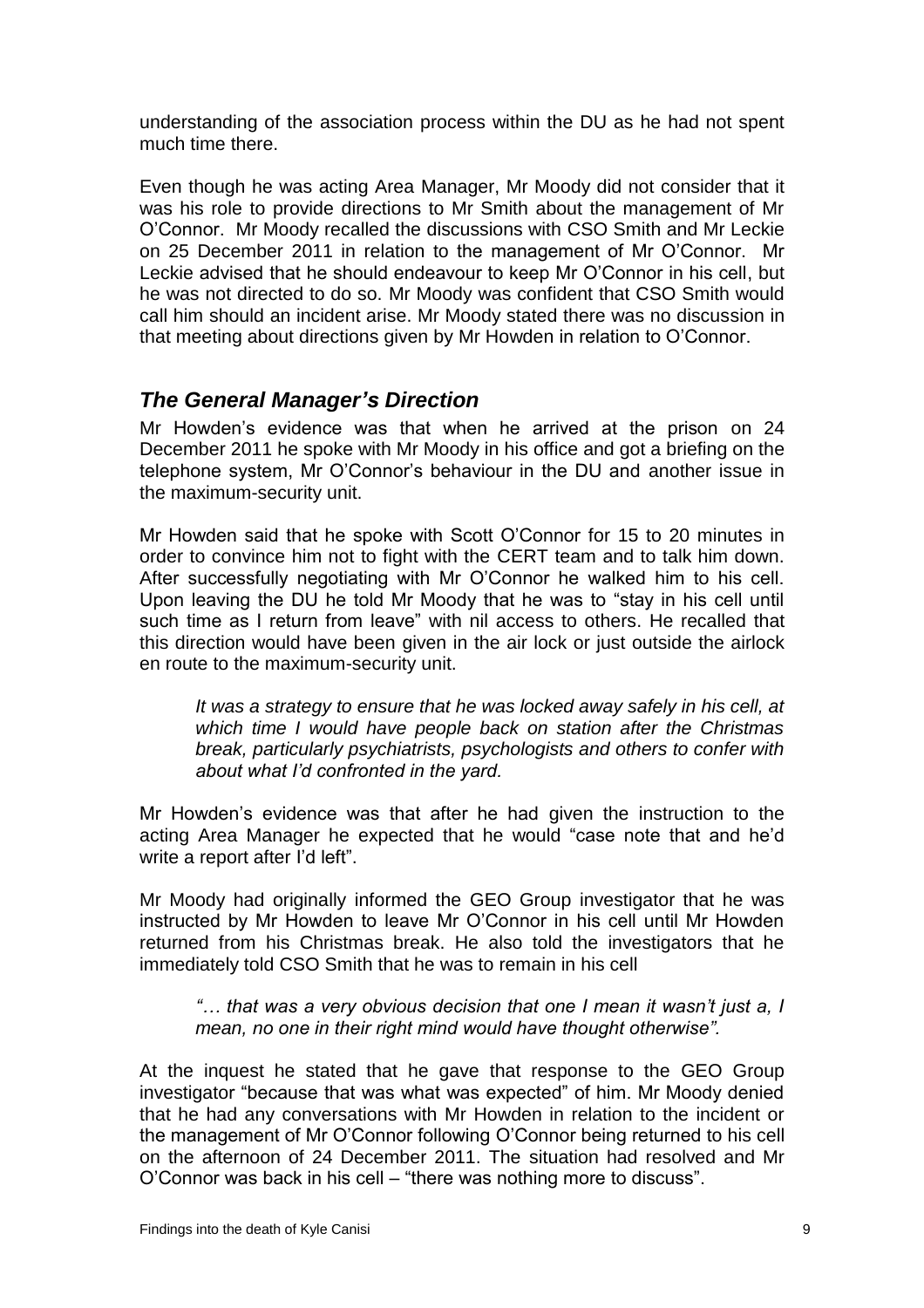Mr Howden's evidence was that he also phoned Mr McReaddie on 24 December 2014 at about 6:00pm -

*I briefed him on what I'd done and told him that I locked O'Connor in the cell and he has to stay there until I return from my leave. He got that message, I think, loud and clear.*

Mr Howden gave evidence that he called Mr Moody at home after Mr Canisi's death and asked for a report because he had given him an instruction to leave O'Connor in his cell and "clearly remembered that I'd given him that instruction and I wanted a report from him".

Mr Moody's evidence was that he was called by Mr Howden and asked whether he recalled Mr Howden telling him in the DU that O'Connor should be confined to his cell until he returned to work on 28 December 2011. Mr Moody responded to Mr Howden by saying "yes". Mr Howden told him that he should include that in the report and send it to him.

Mr Moody's evidence was that on the morning of 29 December 2011 he commenced to write the report but was asked to attend Mr Howden's office because the report had not been provided. He again asked him to prepare the report.

Mr Moody's evidence was that because he had no recollection of being given this direction by Mr Howden, he did not immediately finalise the report but spoke with two officers in Unit "Charlie 1" about the request. Mr Moody said that he then went to speak to Mr McReaddie, the Operations Manager, and told him that he had been asked to include information in his report.

Mr Moody's evidence was that he received a vague response from Mr McReaddie to the effect that it was necessary for staff to watch Mr Howden's back. Shortly afterwards, he was asked to go to Mr Howden's office where Mr Howden said to him "Have you got a problem writing this report".

His response to Mr Howden was "No, I don't have a problem and I will go and write it". He then returned to his office and wrote the report. Mr Moody agreed in evidence at the inquest that he had lied in his officer's report of 29 December 2011.

Mr Moody said he also spoke of his concerns about preparing the statement with other corrective services officers employed at AGCC, including Mr Waites, Mr Coolbride and Mr Carter.

Mr Moody produced a statement to the inquest in draft and final form that he asserted was prepared in 2012 in order to "set the record straight" in which he denied having been given the instruction. This statement had also been given to the GEO Group investigator.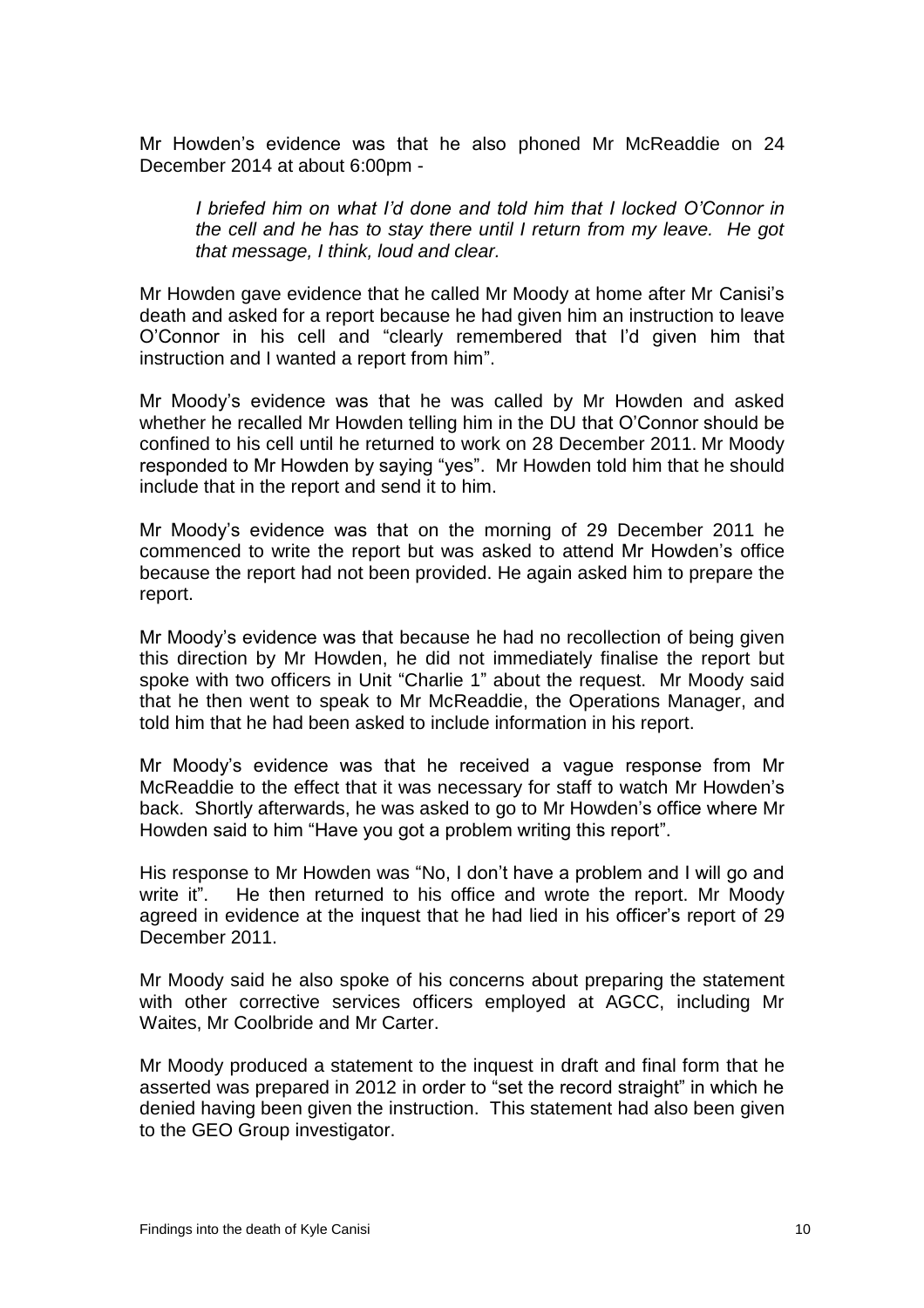The draft statement indicated that the General Manager, Mr Greg Howden, "to the best of my recollection, did not give me specific instructions" that prisoner O'Connor was to remain in his cell until interviewed by the General Manager on 28 December 2011.

The second document is in absolute terms that "the General Manager did not give me a specific instruction". He also informed the Chief Inspector in absolute terms that he had no recollection of the direction from Mr Howden.

Mr Moody confirmed in evidence at the inquest that at the time he was not fit for duty and had very high blood pressure and significant headaches. He was not certain of the impact of this on his memory. He had been granted a temporary demotion on ill health grounds from 23 September to 17 November 2011 when he was restored, at his request, to his supervisory position.

Mr Moody agreed that a direction to prevent O'Connor from associating with other prisoners would have been "the obvious and natural order to be given in the circumstances".

When interviewed by a GEO Group investigator on 6 January 2012, he reported that at the time of putting O'Connor in his cell he said to CSO Smith that he was to remain in his cell. He agreed at the inquest that "we were working out a way of trying to keep him in his cell". Mr Moody agreed in evidence that he also lied in his interview with the GEO Group investigator on 6 January 2012.

Under cross-examination he asserted that he had "no recollection" whatsoever of a direction being given by Mr Howden that Mr O'Connor was to be kept in his cell. He agreed that in a subsequent interview with Mr Lang he had also maintained that he had no recollection of a direction being given, not that he was not given the direction.

*Might you have said that?---I - [indistinct] the line of questioning at the time, I don't remember, so I don't recall. I mean, you know, under the circumstances you'd expect that - that order to come forward, but it never did. You know, we were trying to - we were all trying to keep him in his cell.*

*You were all trying to keep him in his cell?---[Indistinct] getting through?*

*Why was that?---Well, only because we thought he was going to get more violent towards us.*

*Right. Well, that would make good sense, wouldn't it?---Absolutely, sir. But I don't ever recall that being said, ever.*

Mr Howden's evidence was that he made contemporaneous notes of his direction to Mr Moody on or about the 24 December 2011 in his diary.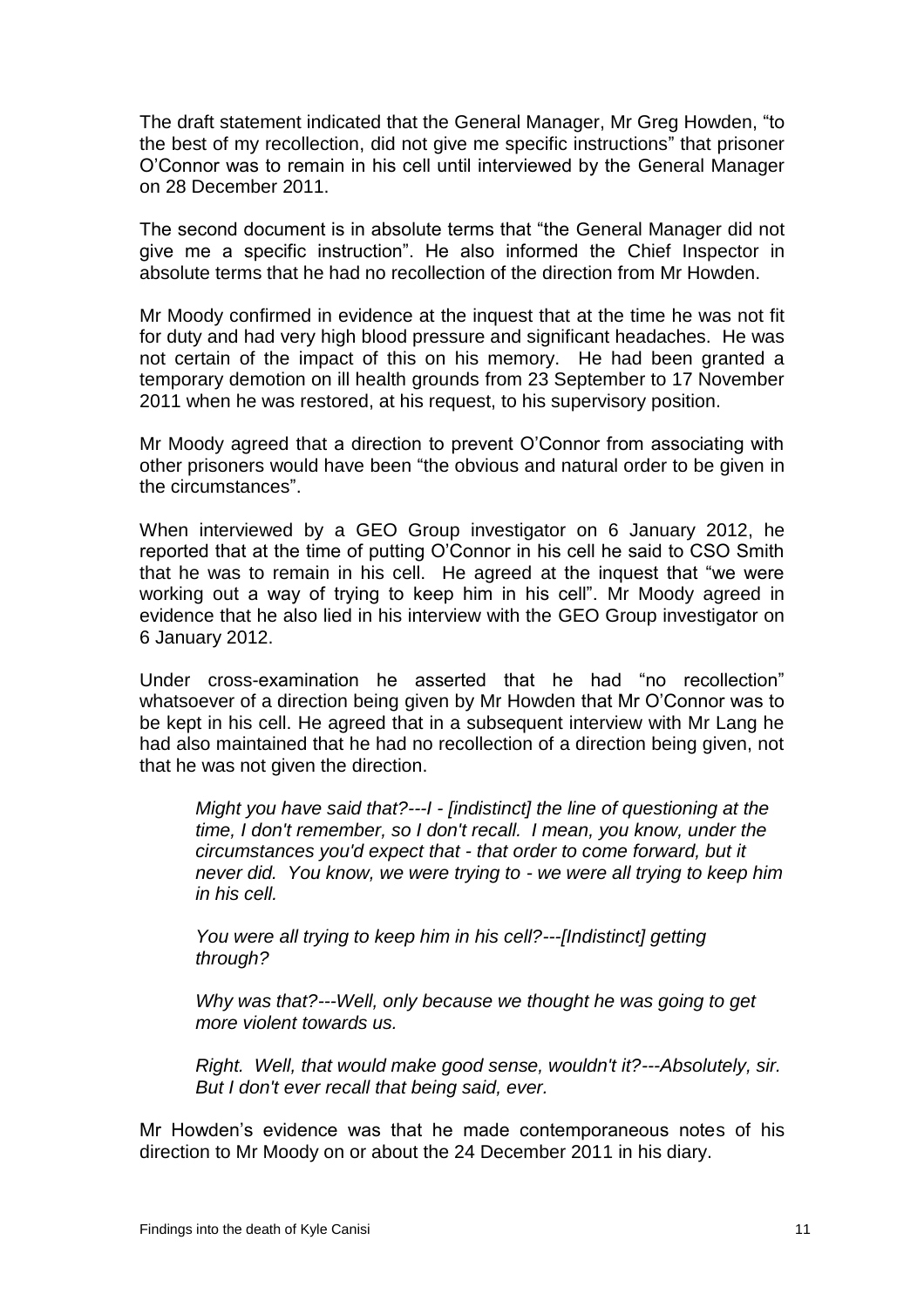Mr Howden produced two diary entries to the inquest in relation to the events of 24 December 2011. The first was headed "GM Other Diary", and the other was headed "GM Prison Log". The entry in the first diary included the following entry written on 24 December 2011:

*"Instructed that he stay there in his Peter<sup>2</sup> until Wednesday 29 when I return"*

….

*"No access to others"*

The entry in the second diary included the following entry written on 24 December 2011:

*A/M Greg Moody witnessed my conversation. I said to Mr Moody to leave him in his cell to settle. I would speak to him on the next duty day Wednesday 28 12 2011.*

The Operations Manager Nigel McReaddie also provided a statement in which he recalled a conversation with Mr Howden on the evening of 24 December 2011 in which Mr Howden said words to the effect:

*"Prisoner O'Connor is to remain in his cell until I return to work. I have instructed staff that O'Connor is not to come out of this so until I return to work after Christmas"*.

### <span id="page-14-0"></span>*Conclusion re the non-association direction*

The inquest heard that two internal inquiries by the GEO Group found Mr Howden gave a verbal direction to Mr Moody on 24 December 2011 to the effect that Mr O'Connor was to remain in his cell until the return of Mr Howden from leave on 28 December 2011.

Mr Moody's evidence was that he did not recall any such direction being given and he failed to mention anything about such a direction when he was discussing the plan for prisoner O'Connor at the meeting with CSO Smith on 25 December 2011. There was no reason for him to withhold such information at this time.

Evidence which could be construed as supporting the GEO Group internal review findings includes:

- The evidence of Mr Howden that he gave the direction;
- The inherent likelihood that, having just dealt with such a tense incident as he had, Mr Howden would give some direction with regard to the management of O'Connor;
- The acknowledgement by Mr Moody that it was an obvious direction;

 $\overline{a}$ 

<sup>2</sup> A reference to his cell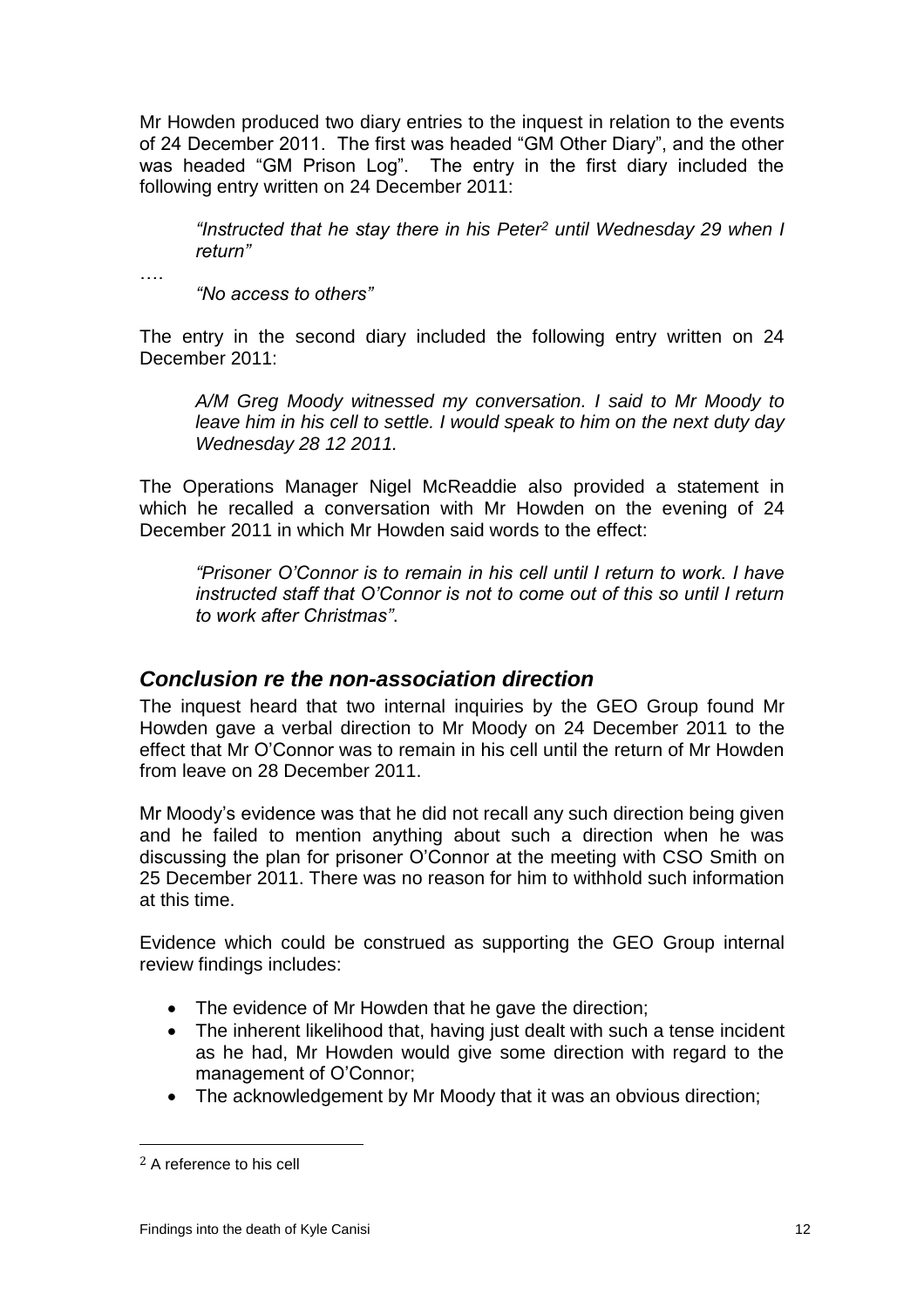- The contemporaneous diary entries made by Mr Howden on 24 December 2011; and
- The evidence of Operations Manager Nigel McReaddie.

Mr Moody was not an impressive witness. Many of his answers were evasive. It is clear that this incident has weighed heavily upon him. The credibility of Mr Moody's evidence suffered from the knowingly false initial account he gave to the internal investigator appointed by the GEO Group. He had also knowingly suggested that CSO Smith had failed to follow his direction to keep O'Connor in his cell.

In his disciplinary interviews and again, when pressed at the inquest, Mr Moody was unable to discount entirely the possibility that Mr Howden gave the direction.

On his own account, he was suffering significant health problems on 24 December 2011 and was under a great deal of stress. He acknowledged this may have affected his memory.

On balance, the evidence supports the version of events set out in the report prepared for the GEO Group; namely, that the direction was given and owing to the stressful events of the day involving the management of the Arunta system, prisoners in the MSU, and his own health issues, Mr Moody failed to remember it.

It is also clear that Mr Moody failed to document and pass on the General Manager's direction to other officers within the AGCC.

Mr Moody was also authorised to independently give a direction that Mr O'Connor was not to associate with any other prisoner but failed to do so.

## <span id="page-15-0"></span>*Management of Canisi and O'Connor on 24-26 December 2011*

IOMS records that Mr Canisi was moved from cell 7 to a powered cell (cell 10) on 25 December 2011 for 'operational reasons'. This enabled him to have access to a television which was reported to have moderated his mood.

The OCI report notes that following this move Mr Canisi's handling instructions were no longer located adjacent to his cell door, and may have led to an assumption on the part of CSOs that they no longer applied. However, this was not documented in IOMS.

CSO Smith's evidence was that he was on duty on 25 and 26 December 2011. On 25 December 2011 he spoke to Area Manager Leonard Lackey and Area Manager Moody with respect to the management of Mr O'Connor. (Lackey was on leave but attended at the prison to drop his partner at work).

Lackey's advice to him was to "use your instincts and play it by ear." Moody gave him no advice. There was no discussion about Mr Howden's directions on 24 December 2011.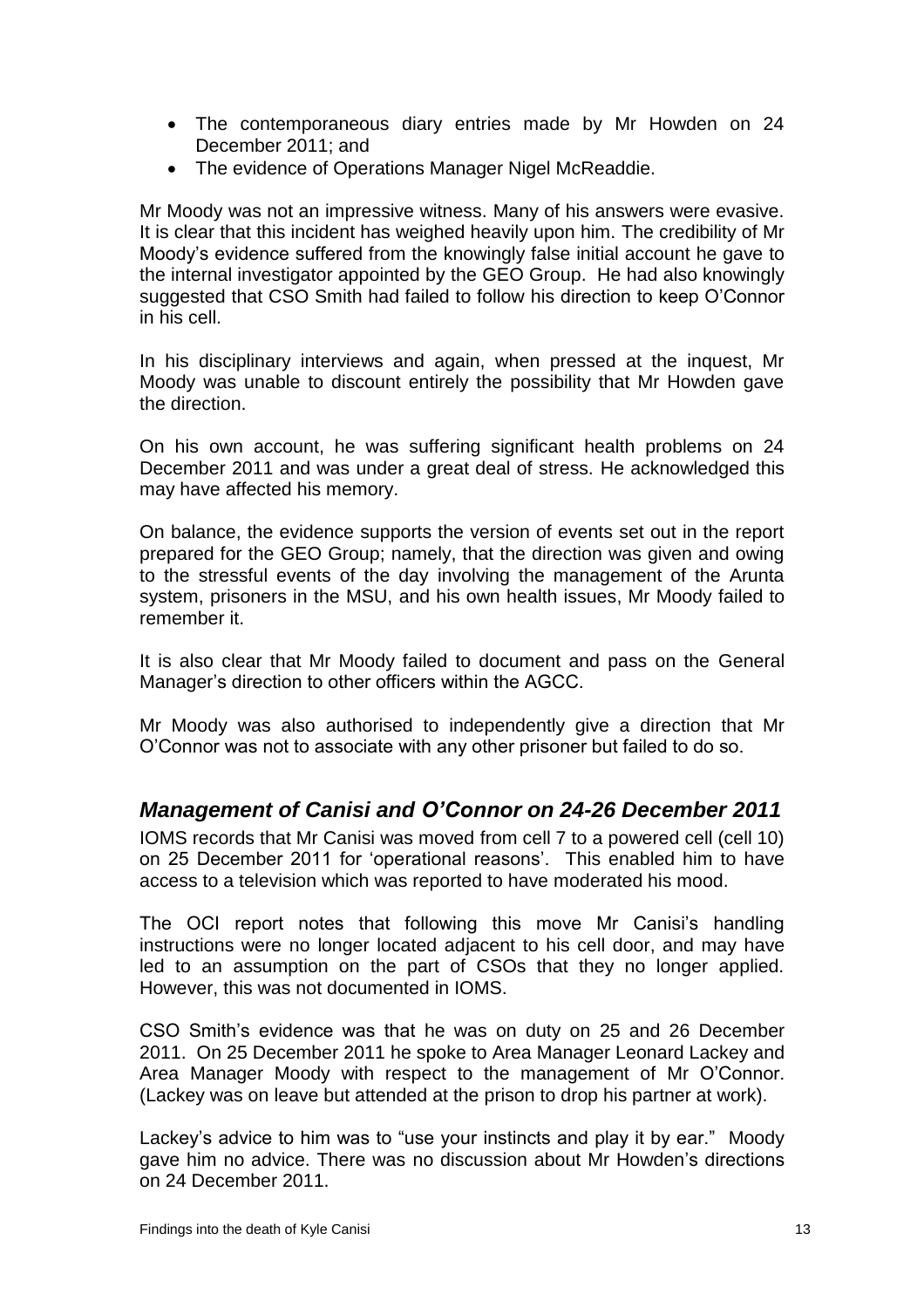CSO Smith was annoyed that this was the only advice he received and he subsequently decided to keep Mr O'Connor confined to his cell on 25 and 26 December.

He wrote a handover note for Siddons' use on 27 December 2011:

*"O'Connor- hasn't had his yard door opened the last two days and has just spent all day in his cell smoking and sleeping. He has said that he will not be bought by Mr Howden so we need to watch him when Mr Howden comes in the morning. If he is going to use the yard I think we need to def lock him out there and limit his out of cell time because I think it is messing with his head."*

CSO Smith made the following entries in the IOMS system on 25 and 26 December 2011:

- *25/12/2011 The prisoner has spent most of the day sleeping. The prisoner had an officer initiated call today to his mother. This appeared to lift his spirits, which had been very down today.*
- *26/12/2011 The prisoner appears to be in a sullen state today again spending most of the day sleeping. He is polite when interacting with staff but is still withdrawn. Extreme caution should be used with this prisoner when he is in these moods.*

Mr Lackey gave evidence at the inquest. He recalls having a conversation with Mr Moody and Mr Smith on Christmas Day about the incident of 24 December 2011. The discussion was in relation to how Mr O'Connor would be managed over the Christmas break. As he was not on duty that day he "recommended" that Mr O'Connor should not be allowed to have association with anyone else. In his view, Mr Moody was acting Area Manager and he had the capacity to make such a direction.

While Mr Lackey was aware of the approved association between Mr O'Connor and P1, he was not aware of the association between Mr O'Connor and Canisi.

Mr Moody was Area Manager over the Christmas period in 2011. Even if he did not recall a direction being given about Mr O'Connor's management, he could have directed that he be kept in his cell. He acknowledged in evidence that this was the order he would have expected to have been made in the circumstances, and that the objective was to keep Mr O'Connor in his cell.

It was incumbent on Mr Moody or Mr Lackey to give clear directions to CSO Smith when they met on 25 December 2011 to discuss Mr O'Connor's management. However, this did not occur.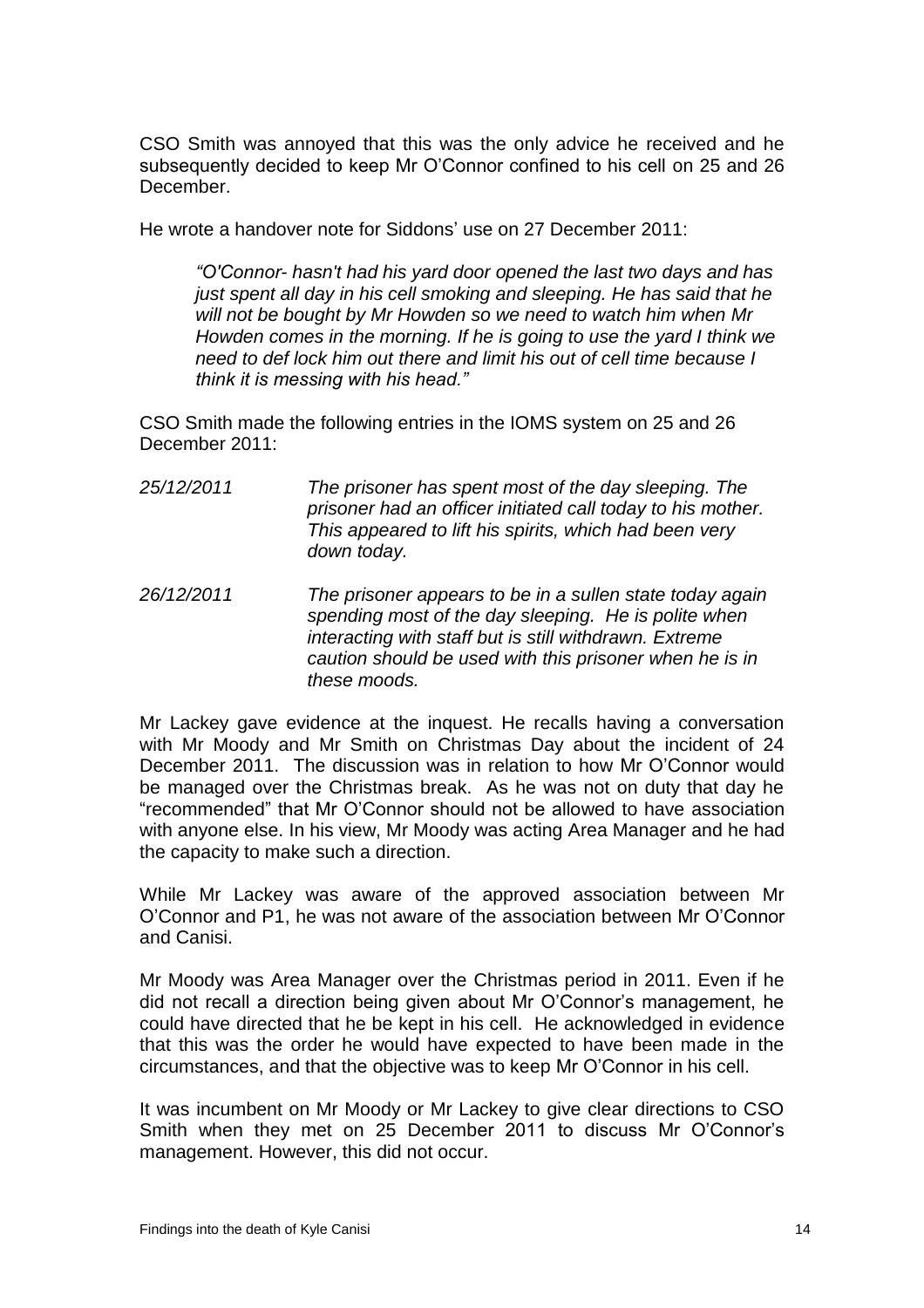## <span id="page-17-0"></span>*Events of 27 December 2011*

Mr Howden informed OCI investigators that Mr Canisi had requested an association with another prisoner for a haircut on 19 December 2011.

Mr Howden had limited the range of prisoners who could cut Mr Canisi's hair because he was considered to be aggressive and having a violent disposition. In his opinion, Mr O'Connor was the most settled prisoner within the DU (up to 24 December 2011) and the risk of contact between the two could be managed provided sufficient staff were present.

Mr Howden was not aware of any animosity between Mr Canisi and Mr O'Connor at the time he approved the association.

P1's evidence was that Mr Canisi had asked on three separate occasions for P1 to cut his hair but this was refused by Mr Howden because P1 was a protection prisoner. P1 was told Mr O'Connor would perform the hair cut.

In evidence at the inquest, Mr Howden noted that Mr Canisi was not a longterm prisoner in the DU. He described him as "anti-authority, anti-prison officer, anti-police" and there was a risk that he "vent his anger" on P1. Mr Howden also stated that at any time, if Mr Canisi was not comfortable with Mr O'Connor cutting his hair cut, he simply could have stated "I don't want the haircut".

P1 stated that he was told by Mr O'Connor that morning that Mr O'Connor was cutting Kyle's hair, based on the approval given on 19 December 2011. Mr Canisi and Mr O'Connor collected coffee and were escorted to the exercise yard. P1 stated that CSO Siddons had told him that Mr Howden had approved the association between Mr Canisi and Mr O'Connor. P1 told Siddons that he did not think that was a good idea.

CSO Darryl Siddons was rostered to work in the DU unit between 6:30am and 6:30pm on 27 December 2011. He was the sole officer rostered to work in the DU on that day but was able to obtain assistance from other CSOs if it was necessary to move prisoners within the unit. Two other officers attended at the DU to assist with the morning unlock at about 7:00am.

CSO Siddons unlocked Mr O'Connor's cell at about 7:00am at which time O'Connor asked whether he could cut Mr Canisi's hair. His evidence was that O'Connor appeared to be calm and in a good mood.

Contrary to CSO Smith's evidence, Mr Siddons' evidence was that he was unaware of the details of the incident that had occurred in the exercise yard on 24 December 2011 until after Mr Canisi's death. He had not been informed of the incident by Area Manager Moody even though he considered that it was a reasonably significant incident which he would expect to be told about. Mr Siddons indicated that he would have expected Area Manager Moody to provide this advice by email.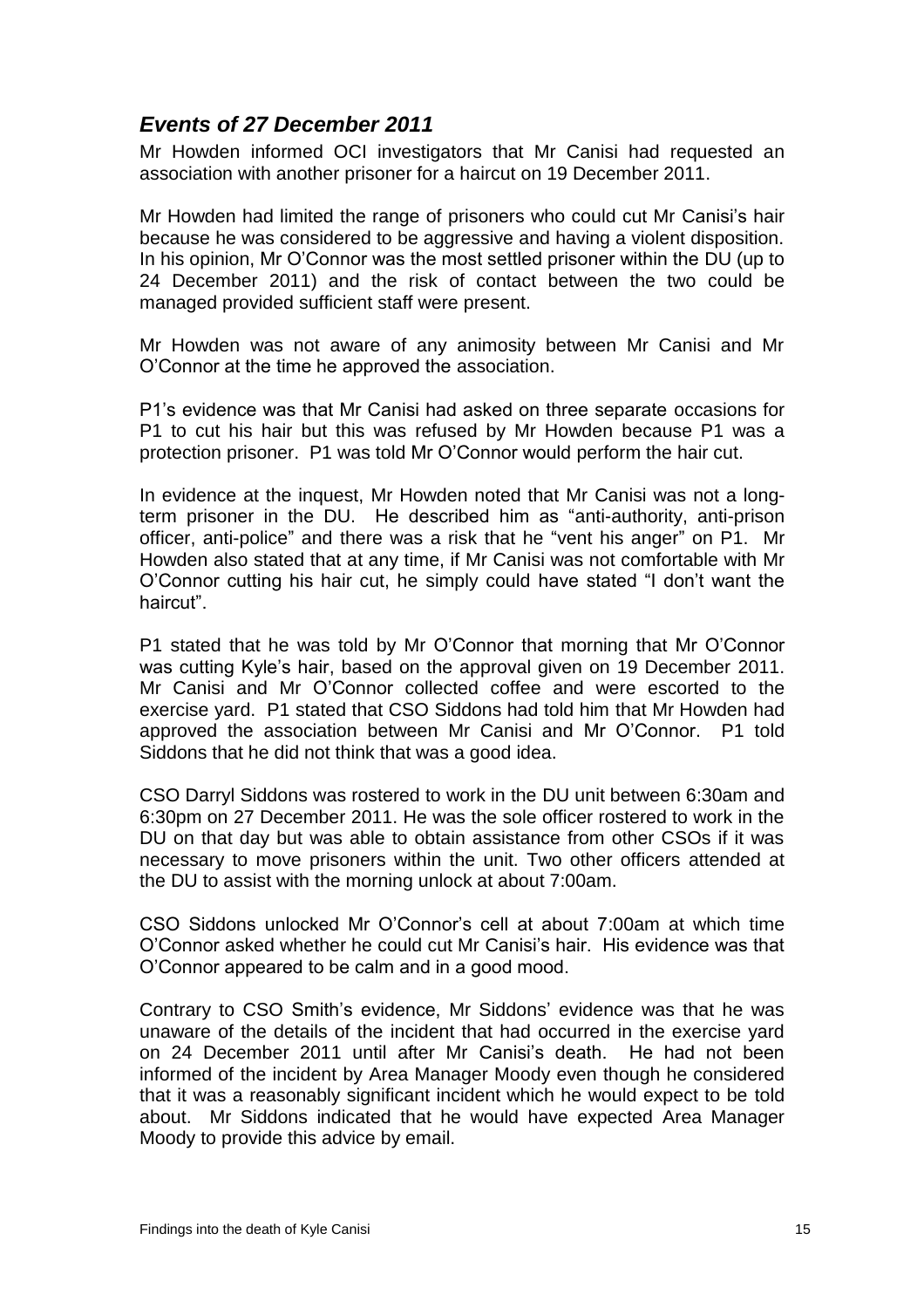Mr Siddons did not attend a staff briefing at the commencement of his shift on 27 December 2011. Neither did he log in to either the IOMS or the AGCC G:Drive to read case notes or handover notes left by CSO Smith at the commencement of the shift. CSO Siddons denied that P1 had drawn any concerns about the association to his attention on the day.

CSO Siddons stated he spoke with Mr Canisi about the haircut from Mr O'Connor on 27 December 2011. He had agreed to it proceeding because he thought the association was still in place. It was still recorded on the whiteboard in the officers' station. association it should have been recorded in the handover notes and wiped off the whiteboard.

CSO Siddons was aware of the incident involving hot water being thrown by Mr Canisi at CSO Smith but asserted that he held no animosity towards him. He was present when Mr Howden had approved the haircut for Mr Canisi and aware that no specific time had been allocated for it to occur. If he had been aware of the incident of 24 December 2014 he would have conducted a risk assessment and not facilitated contact between Canisi and O'Connor.

CSO Siddons evidence was that Mr O'Connor was moved to the main exercise yard shortly after 7:00am and then Mr Canisi was placed in the yard a short time later.

At approximately 7:30am a registered nurse and another CSO attended at the unit for the morning "medication run". The medication was delivered to the exercise yard for prisoners Canisi and O'Connor, but O'Connor declined to take his medication.

At 7:46am the breakfast trolley was brought into the DU and CSO Siddons assumed responsibility for its distribution.

No one was supervising the prisoners in the exercise yard during this period. In his interview with the GEO Group investigator CSO Siddons stated that this was "common practice" in the DU provided the General Manager had approved the association. It was clearly unnecessary for the association to occur at this time. It could have been deferred until after the breakfasts had been served and CSO Siddons was in a position to monitor the exercise yard from the officers' station.

After being left in the exercise yard largely unsupervised for almost one hour, CCTV records that at 7:58am, Mr Canisi took a seat in a chair with Mr O'Connor standing behind him.

CSO Siddons at this time was still serving breakfast in the unit spine. Shortly after commencing to cut Mr Canisi's hair Mr O'Connor struck the back of his head with the electric hair clippers. A struggle ensued, with Mr O'Connor eventually straddling Mr Canisi and delivering a stream of punches to his head.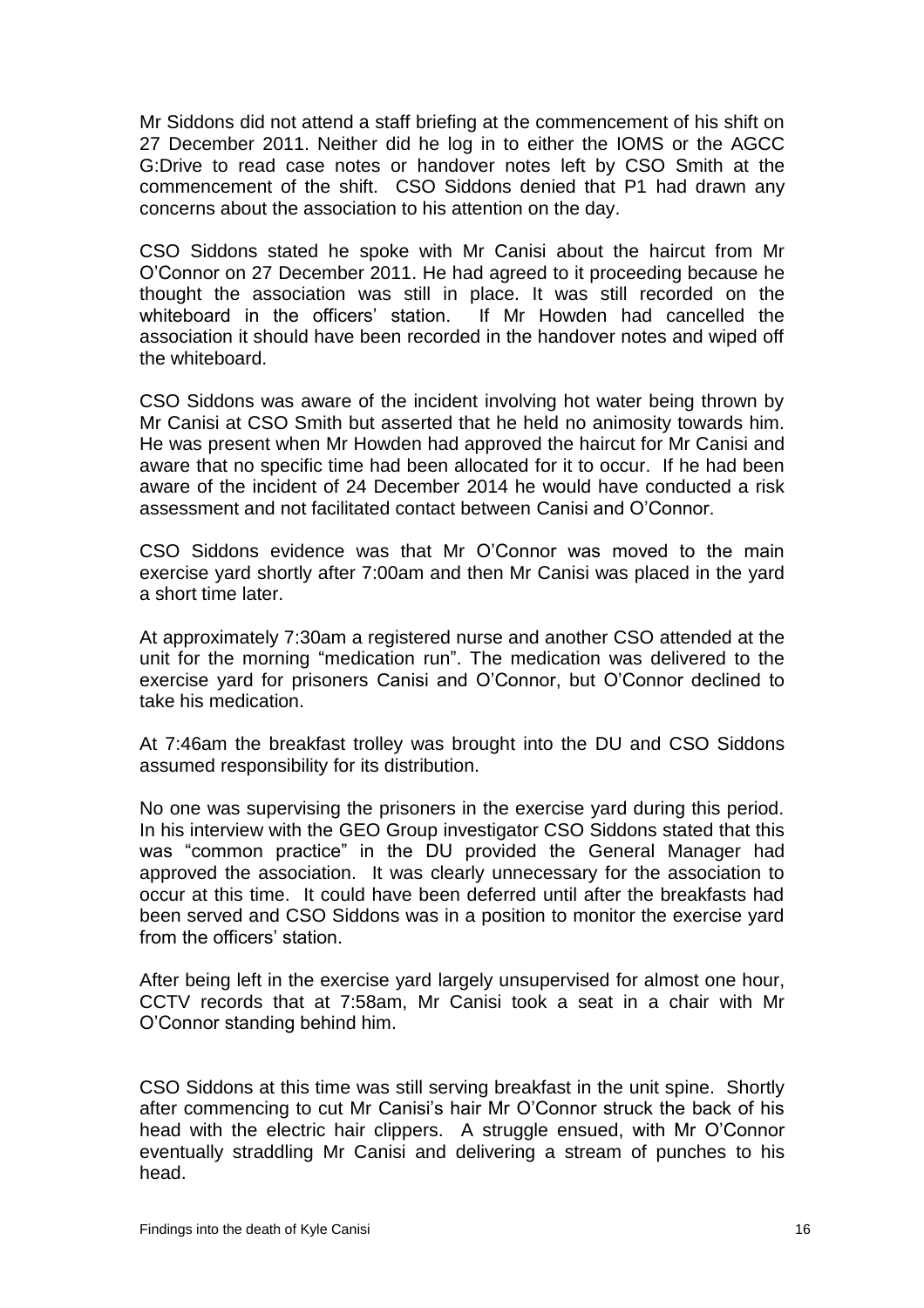After being alerted by P1, CSO Siddons called a code yellow in response to the incident at 8:00am.

Up to three other CSOs arrived at the DU shortly afterwards. Mr O'Connor was pacing around. He was enraged and covered with blood. The CSOs were warned by P1 not to go into the exercise yard as O'Connor would attack them as well.

O'Connor was overheard by CSOs to say to Mr Canisi who was lying prone on the ground "that will teach you to be a mouthy cunt" and "this is what happens when they bring lippy fucks like you into the DU".

These statements by O'Connor indicate that the attack was at least partially motivated by the earlier verbal altercation, and that he had intended on that morning to assault Mr Canisi when the opportunity arose, waiting for CSO Siddons to move away from the exercise yard and out of visual line of site before beginning his attack. He had loud music playing to mask the sounds of the disturbance.

By 8:03am there were seven or eight CSOs present within the DU in response to the incident including a number of CERT team leaders. Mr O'Connor threatened to kill any CSO who tried to enter the exercise yard.

The CSOs decided not to enter the yard because of the threat posed by O'Connor's known physical capabilities, including the presence of a large amount of property which could be used as weapons by him in the exercise yard.

Mr Howden was contacted and directed that the dog squad be sent to the exercise yard. He also authorised the use of gas. After the dog squad arrived at the DU Mr O'Connor armed himself with a metal pole from a large industrial fan located in the corner of the exercise yard. Mr O'Connor threatened to kill the dog. The dog handler CSO McKay made the decision not to enter the yard because O'Connor had the means to take both CSOs and the dog out.

At 8:20am Mr O'Connor adopted a position along the wall with his hands behind his head. This is the position that a prisoner is asked to assume when CSOs enter their cells. By this time 14 CSOs were in attendance at the DU. Mr O'Connor was handcuffed and led away to the AGCC Medical Centre for examination.

At 8:21am medical staff entered the exercise yard and attended to Mr Canisi. Life extinct was pronounced at 8:23am.

#### <span id="page-19-0"></span>*Autopsy results*

A full autopsy examination was carried out on 29 December 2011 by experienced forensic pathologist, Dr Nathan Milne.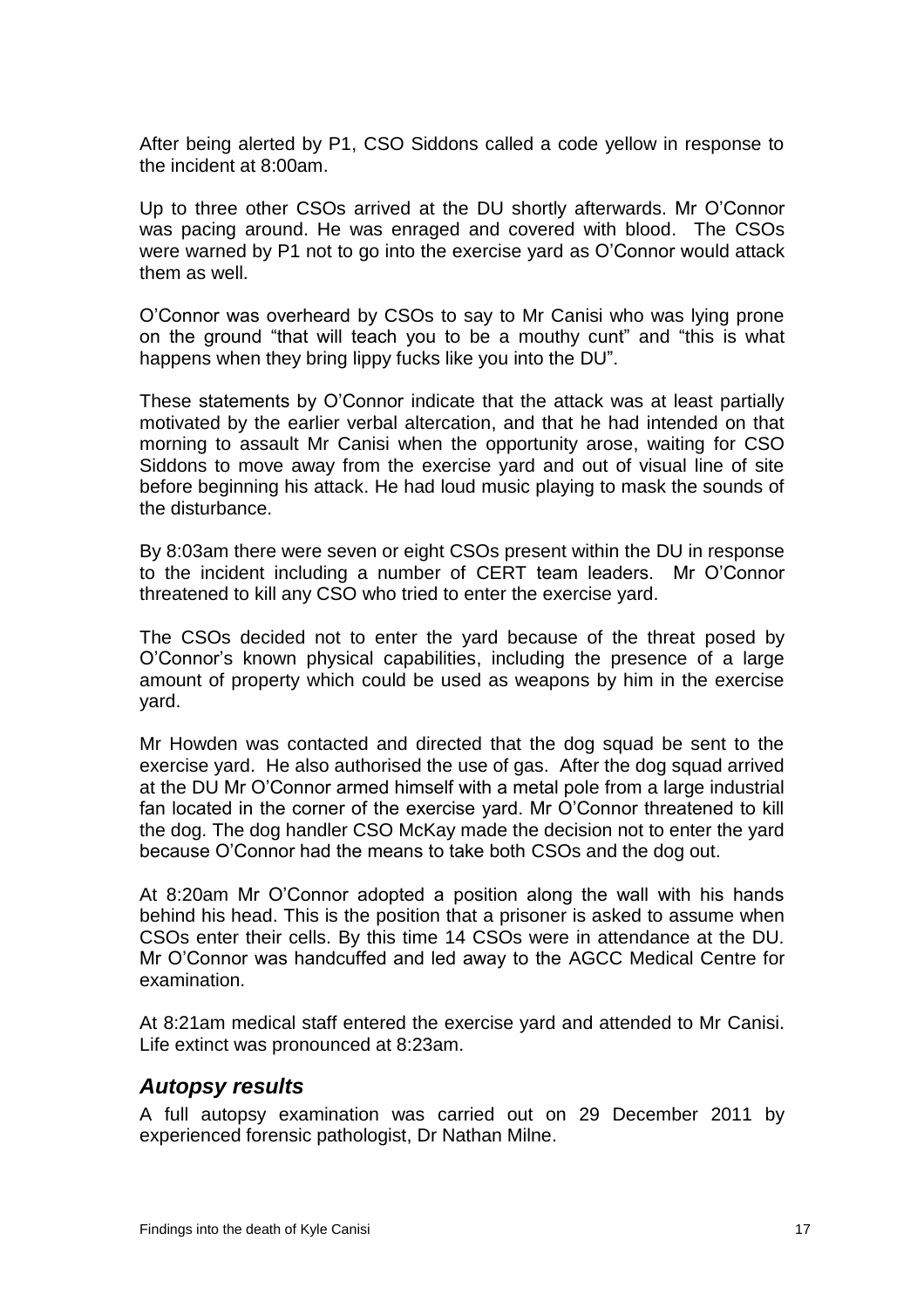A post mortem CT scan was conducted and samples were taken for histological and neuropathological examination. Blood samples were subjected to toxicological analysis.

Dr Milne had access to a police summary of events, Mr Canisi's medical records and CCTV footage of the assault. In his autopsy report Dr Milne stated:

"*Neuropathology examination of the brain showed signs of severe brain injury, complicated by raised intracranial pressure. These findings are consistent with the history, including what can be seen on the CCTV……*

*The injuries are the result of blunt force trauma. For example, this could include blows from a hand/fist, knee or foot, or the body coming into contact with a hard object/surface such as the ground*."

Nothing in the toxicology findings was considered to have contributed to the death nor were they remarkable in any event.

As a result of the information available to him and his own observations during the examination Dr Milne issued an autopsy certificate listing the cause of death as:

*1(a) Head injuries*

## <span id="page-20-0"></span>**Conclusions**

Mr Canisi died from an unprovoked and vicious physical attack perpetrated by Scott O'Connor. I find that none of the correctional officers or other inmates at AGCC had any direct involvement in his death.

There is no evidence to suggest that the attack was orchestrated by officers as a way of "getting square" with Mr Canisi.

It is clear that once the two men were permitted to associate in the exercise yard with limited supervision nothing could be done to stop the assault by Mr O'Connor after he commenced the attack.

Mr Canisi's death could have been prevented if Mr O'Connor was maintained in his cell in accordance with the General Manager's direction that he not be permitted to leave his cell.

His death could also have been prevented if Area Manager Moody had given an appropriate direction in relation to Mr O'Connor's management after witnessing the events of 24 December 2011. Mr Moody should not have been in a managerial role at this time. It was incumbent upon him to not have voluntarily assumed what he knew would be a stressful role. He should have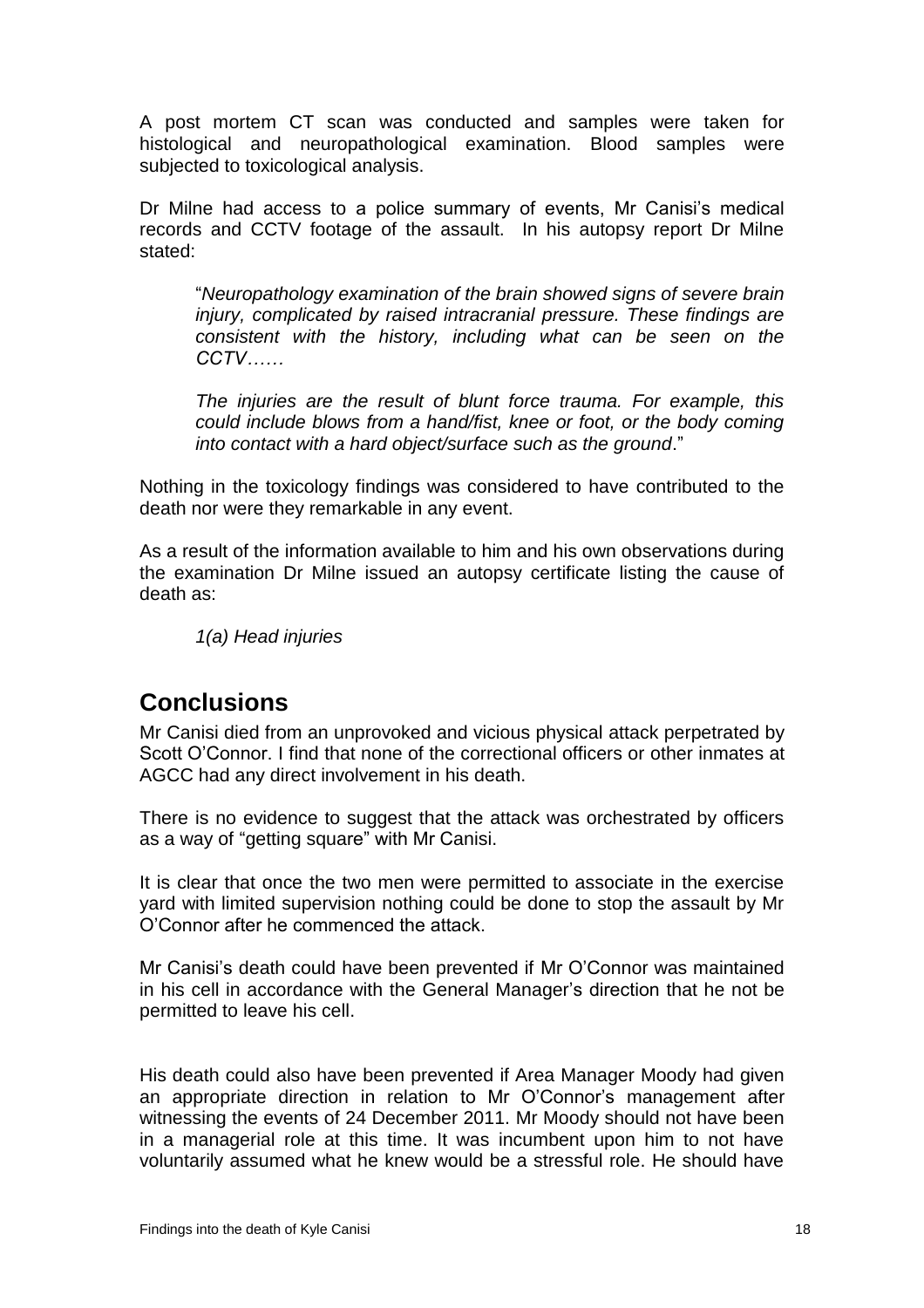relinquished it when it was apparent that he was unable to handle the position because of the impact on his health.

Without needing to rely on the evidence of P1, it is clear that both CSO Smith and CSO Siddons were aware of the animosity between Mr O'Connor and Mr Canisi. They were both known to be prone to violence and the possibility of a physical confrontation between them during any association was real.

If CSO Siddons had accessed CSO Smith's handover notes or IOMS to assess the current level of concern about both prisoners he should have conducted a risk assessment to determine whether the association should proceed. Instead, his first act after he commenced duty on 27 December 2011 was to facilitate the association.

I do not consider that it was unreasonable for the CSOs to delay entry into the exercise yard until the CERT team arrived given Mr O'Connor's demeanour, size and his access to weapons.

The first aid Mr Canisi received after the attack was of a suitably high standard. Once he had sustained his injuries it is doubtful anything could have been done that would have prevented his death.

I concur with counsel assisting's submission that I should adopt (where relevant) the findings of the investigation conducted on behalf of the QCS Chief Inspector ("OCI Report"). These are set out below and numbered as per that Report.

#### *Finding 1*

*Inspectors find a significant failure within the AGCC DU concerning the 'accurate' reporting of incidents, and prisoner behaviours and compliance within IOMS Case Notes system and the furnishing of timely intelligence information notices/reports. The failures include not reporting matters at all (although noted on hand-over notes) and inconsistent entries. Further, Inspectors find that officers, in order to save time and effort, are often 'copying and pasting' prior case note entries for a prisoner and inserting this information at the commencement of the shift to record the prisoner's behaviour and compliance for that relevant day. Officers may have the intent to modify the entry at the conclusion of the shift to reflect actual occurrences, however, due to time constraints, this is either forgotten or neglected resulting in case notes that do not accord with actual events and or behaviours.*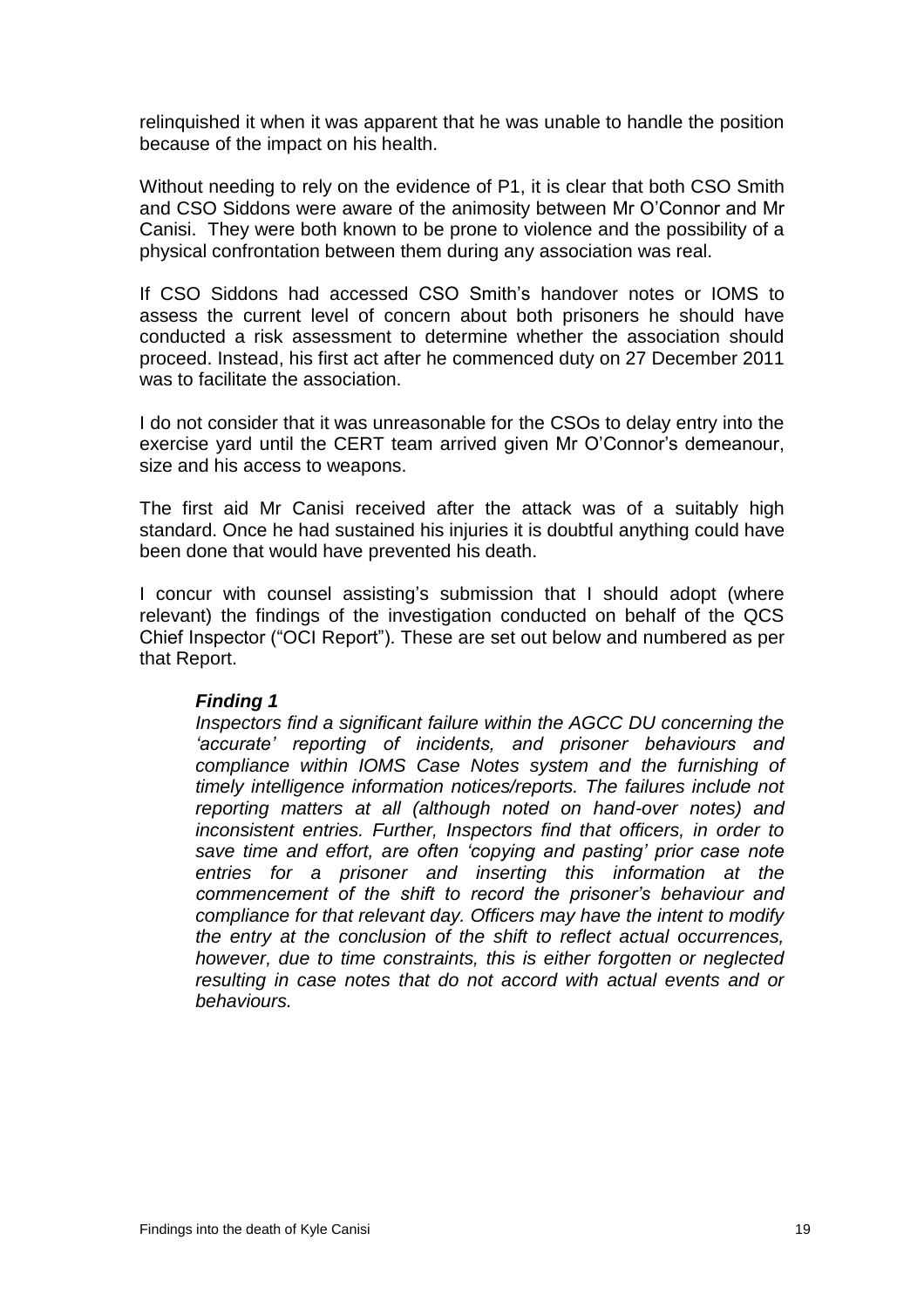#### *Finding 2*

*The association process adopted by AGCC in regards to prisoner associations within the DU was lacking. The AGCC DU had no written procedures, such as 'Standing Operating Procedures' (SOPs), 'Post Orders' or 'Guidelines' stipulating the process for: an association request; risk assessment; subsequent approval; implementation (including supervision); and a requirement to document the various steps of the process.*

#### *Finding 3*

*Although prisoners are at times placed on 'specific handling instructions', those instructions are not always entered onto the relevant prisoner's IOMS Case Notes. Additionally, any changes to the handling instructions are also not recorded on IOMS.*

#### *Finding 4*

*Not all staff posted to special accommodation units such as the DU receive sufficient familiarisation training to ensure compliance with unit specific procedures and requirements.*

#### *Finding 5*

*A high degree of officer complacency existed within the DU that resulted in compromising the safety of AGCC personnel and prisoners.*

#### *Finding 6*

*There were no adequate procedures within the DU that monitored, controlled and authorised the movement of items of property into the main exercise yard, foyer and kitchenette areas.*

### *Finding 7*

*AGCC management failed to supervise the movement of items of property into the main exercise yard, foyer and kitchenette areas and failed to identify and rectify risks associated with such property.*

#### *Finding 8*

*AGCC does not have an adequate system to record specific instructions and directions given by senior management to subordinate staff concerning specific incidents or prisoners.*

*Reliance is placed on subordinate personnel to enter IOMS case notes, Incident Reports and Officer Reports, however, there is inadequate supervision and auditing to ensure information is recorded and accurate, in particular where senior management is personally involved in protracted or significant incidents.*

#### *Finding 9*

*A number of supervisory and management personnel use 'personal diaries' to record daily events, incidents and specific verbal instructions relevant to prisoners and personnel within the AGCC. AGCC does not have a formal record retention system to store and retain these diaries*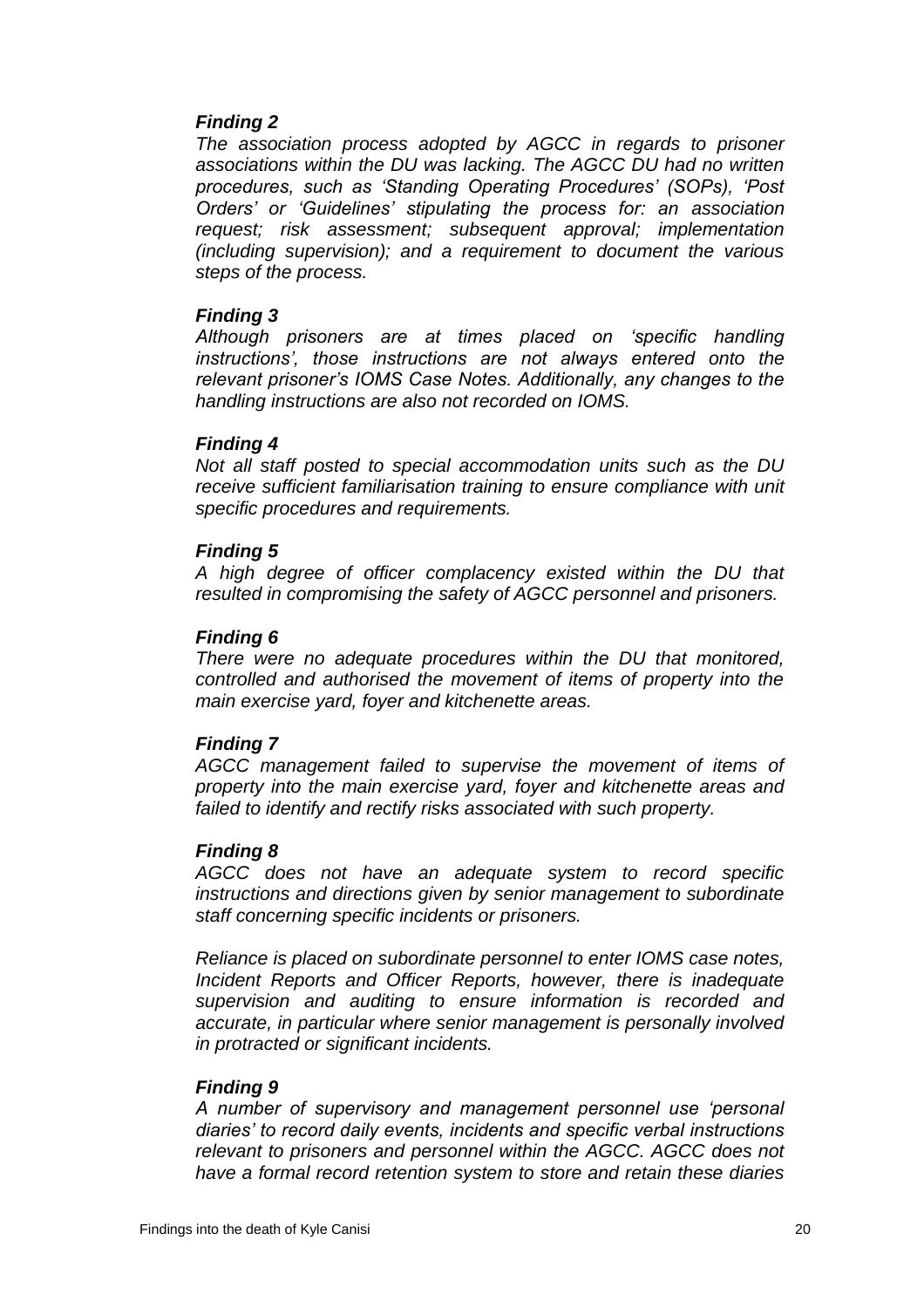*and other similar documents. Some diaries are immediately destroyed at the end of the calendar year (thereby losing the information therein contained) whilst others are retained ad hoc by individuals.*

*…..*

#### *Finding 11*

*Specific warnings concerning DU prisoners, such as 'extreme caution when dealing with this prisoner', were not relayed to all other persons that may come in contact with the relevant prisoner. Additionally, staff that attended the DU to assist the unit officers were not briefed as to any specific risks, concerns or handling instructions regarding individual prisoners that they may have to physically interact with.*

#### *Finding 12*

*Inadequacies with the procedures concerning the medication rounds within the AGCC DU were identified that exposed AGCC personnel and prisoners to unnecessary risks.*

#### *Finding 13*

*The CCTV within the DU main exercise yard is inadequate due to significant sun glare and contrast issues.*

#### *Finding 14*

*A distinct lack of command and control occurred in response to the incident which resulted in the absence of appropriate leadership and direction.*

It was submitted on behalf of Mr Howden and the GEO Group that findings 1, 5, 8, 10 and 11 should not be adopted en bloc.

In relation to findings 1 and 5 it was submitted that there is no evidence that the failures identified in these findings extended to all officers in the DU. I accept that the evidence does not disclose that all officers in the DU should be the subject of finding 1. However, Mr Ittensohn's evidence accepted that there were significant failures by some corrective services officers in the DU in relation to record keeping and that some officers exhibited complacent behaviour.

It is clear that Mr O'Connor was afforded a significant amount of latitude within the DU in terms of his associations with other prisoners and access to the exercise yard and unit spine. It was also clear that not all significant or concerning behaviour was documented. The exercise yard contained a large amount of property that could be used as weapons and this was visible to all officers. Although not all officers may have engaged in these practices finding 5 is an accurate reflection on the culture in place in the DU at the relevant time.

It was also submitted on behalf of Mr Howden and the GEO Group that I should not find that the system for recording directions given by managers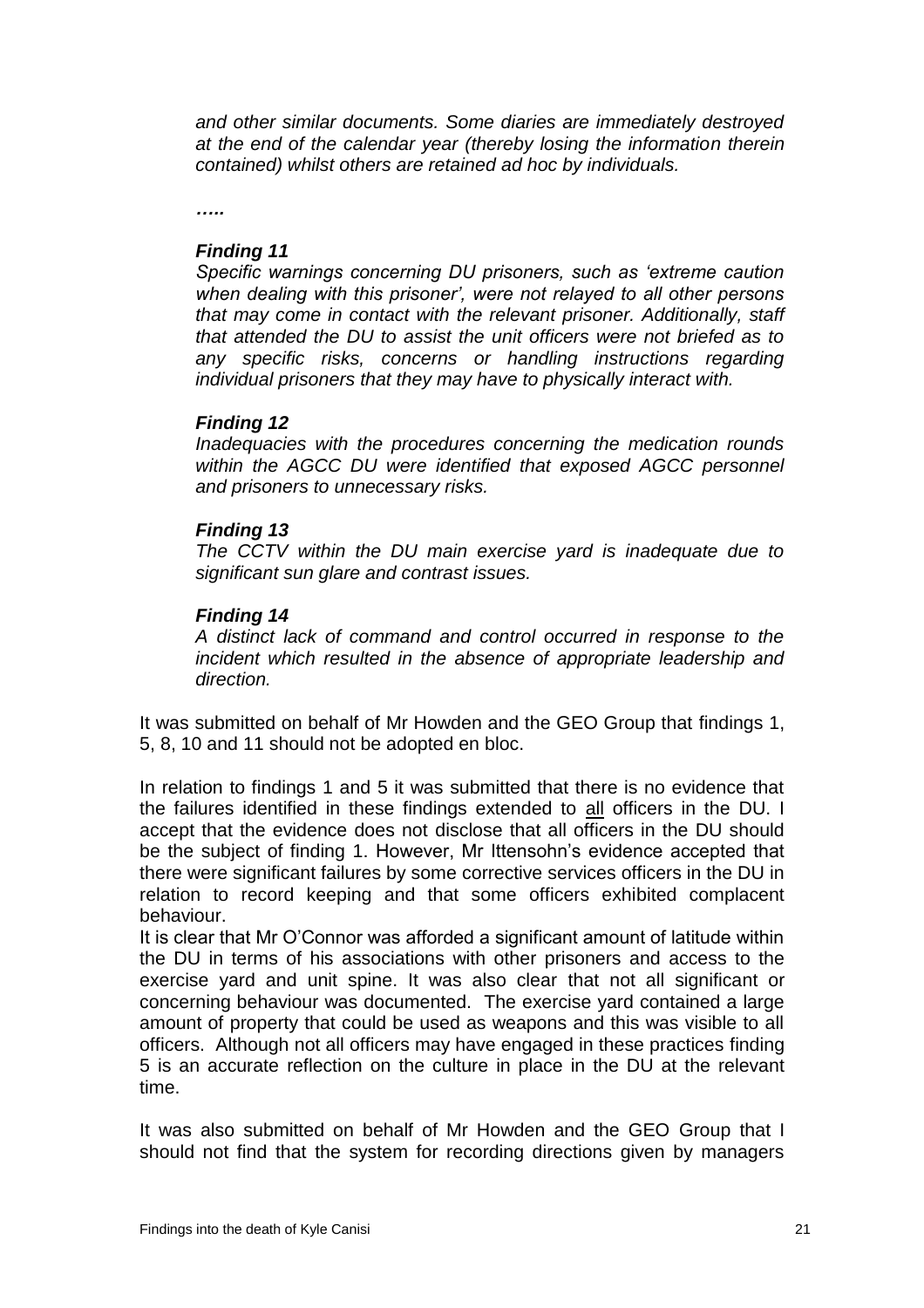was inadequate (finding 8). It was suggested that it was impractical for senior managers to follow up on the implementation of their directions.

However, I do not consider it unreasonable for senior managers to diarise significant directions given by them in relation to the management of incidents or prisoners, or to ensure that these directions are recorded in IOMS and accessible to other staff, and capable of being audited. Mr Ittensohn's evidence was that a more robust process for capturing verbal instructions and directions has been implemented.

Finding 10 was "There are no specific instructions for DU staff to attend morning briefings at the commencement of their shift." I accept the submission on behalf of the GEO Group that CSO Siddons' failure to attend the morning briefing on 27 December 2011 did not impact on the subject incident, and that the General Manager attended at the DU each day after the morning briefing. I accept that it is impractical for the lone DU officer to attend morning briefings, and note that the relevant recommendation (10) has been implemented in a modified form which ensures that DU officers receive relevant information from the morning briefing and that this is documented.

## <span id="page-24-0"></span>**Findings required by s45**

I am required to find, as far as is possible, the medical cause of death, who the deceased person was and when, where and how he came by his death. As a result of considering all of the material contained in the exhibits, I am able to make the following findings:

<span id="page-24-3"></span><span id="page-24-2"></span><span id="page-24-1"></span>

|                    | <b>Identity of the deceased</b> - The deceased person was Kyle Canisi                                                                |
|--------------------|--------------------------------------------------------------------------------------------------------------------------------------|
| How he died -      | Mr Canisi died as a result of being assaulted<br>by another prisoner while he was an inmate<br>at Arthur Gorrie Correctional Centre. |
| Place of death $-$ | He died at Wacol in Queensland.                                                                                                      |
| Date of death $-$  | He died on 27 December 2011.                                                                                                         |
| Cause of death $-$ | Mr Canisi died from head injuries.                                                                                                   |

## <span id="page-24-6"></span><span id="page-24-5"></span><span id="page-24-4"></span>**Comments and recommendations**

Section 46, insofar as it is relevant to this matter, provides that a coroner may comment on anything connected with a death that relates to public health or safety, the administration of justice or ways to prevent deaths from happening in similar circumstances in the future.

I adopt the following recommendations related to the death of Mr Canisi that were initially made as part of the OCI Report (*numbered as per that report*).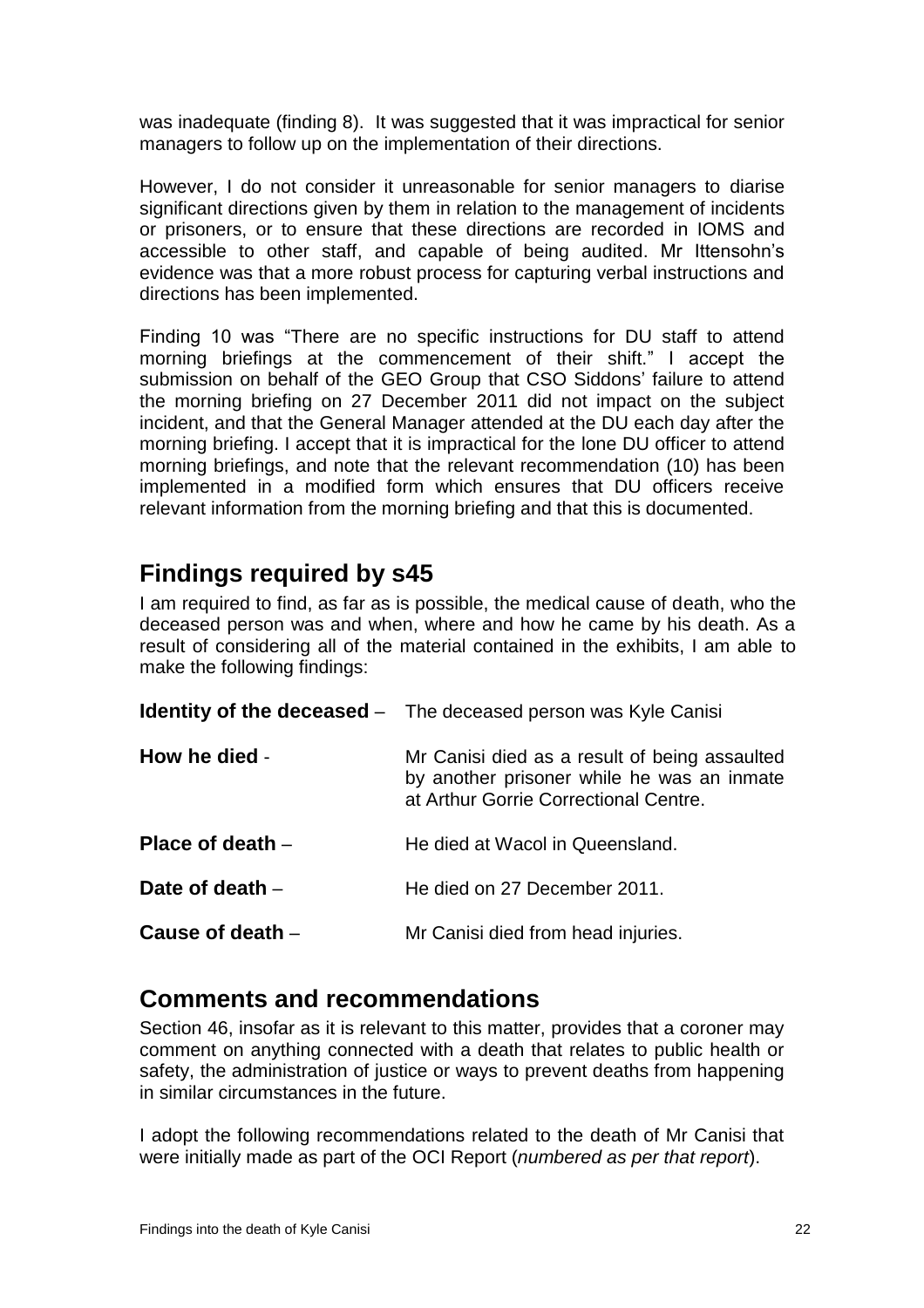These recommendations are comprehensive and are likely to prevent a death from happening in similar circumstances at AGCC.

I am satisfied from the evidence of Troy Ittensohn, General Manager, AGCC that adequate steps have been taken to implement these recommendations.

Mr Ittensohn's evidence was that AGCC no longer manages a Maximum-Security Unit. This means that it no longer requires prisoners to spend long periods in a Detention Unit. This enables the Detention Unit to be used for its intended purpose - short periods of accommodation for defined purposes. Detailed procedures have been developed in relation to associations between prisoners which include guidelines in relation to risk assessment, approval processes and documentation.

Recommendation 13 is the responsibility of Queensland Corrective Services and I am satisfied that it has been addressed by the placement of smoked polycarbonate sheeting above the exercise yard to reduce glare.

#### *Recommendation 1:*

*a) That AGCC ensure that Supervisors and Area Managers cross check IOMS Case Notes with handover notes to ensure consistency and accuracy during any auditing.*

*b) AGCC reminds all staff about the importance and reasons for completing intelligence information notices/reports.*

*c) QCS consider removing the copy and paste functionality in IOMS concerning case noting.*

*d) AGCC ought to remind staff of the requirement for timely and accurate IOMS reporting and the relevance and significance thereof to the risk assessment.*

*e) AGCC reminds staff of the importance of case noting corrective behaviour directions to accurately record prisoner behaviour and compliance.*

*f) AGCC ought to develop and use a formal and consistent handover note that requires specific details to be entered to ensure timely and accurate exchange of information for incoming personnel for the unit. The documents ought to be retained and archived in compliance with accurate record keeping practices.*

#### *Recommendation 2:*

*a) That AGCC implement a robust and documented procedure for the DU concerning the association process between prisoners.*

*b) The procedures ought to give clear and unambiguous instructions to document fully: all requests for associations from prisoners (written request form); the authorisation process including a robust risk assessment process; the outcome concerning authorisation (such as declined or authorised and the reasoning why); the authorised duration of any association or any other restriction/s; specific handling or supervision requirements; whether the authorisation stands until completed or whether it requires daily renewal (complemented by a*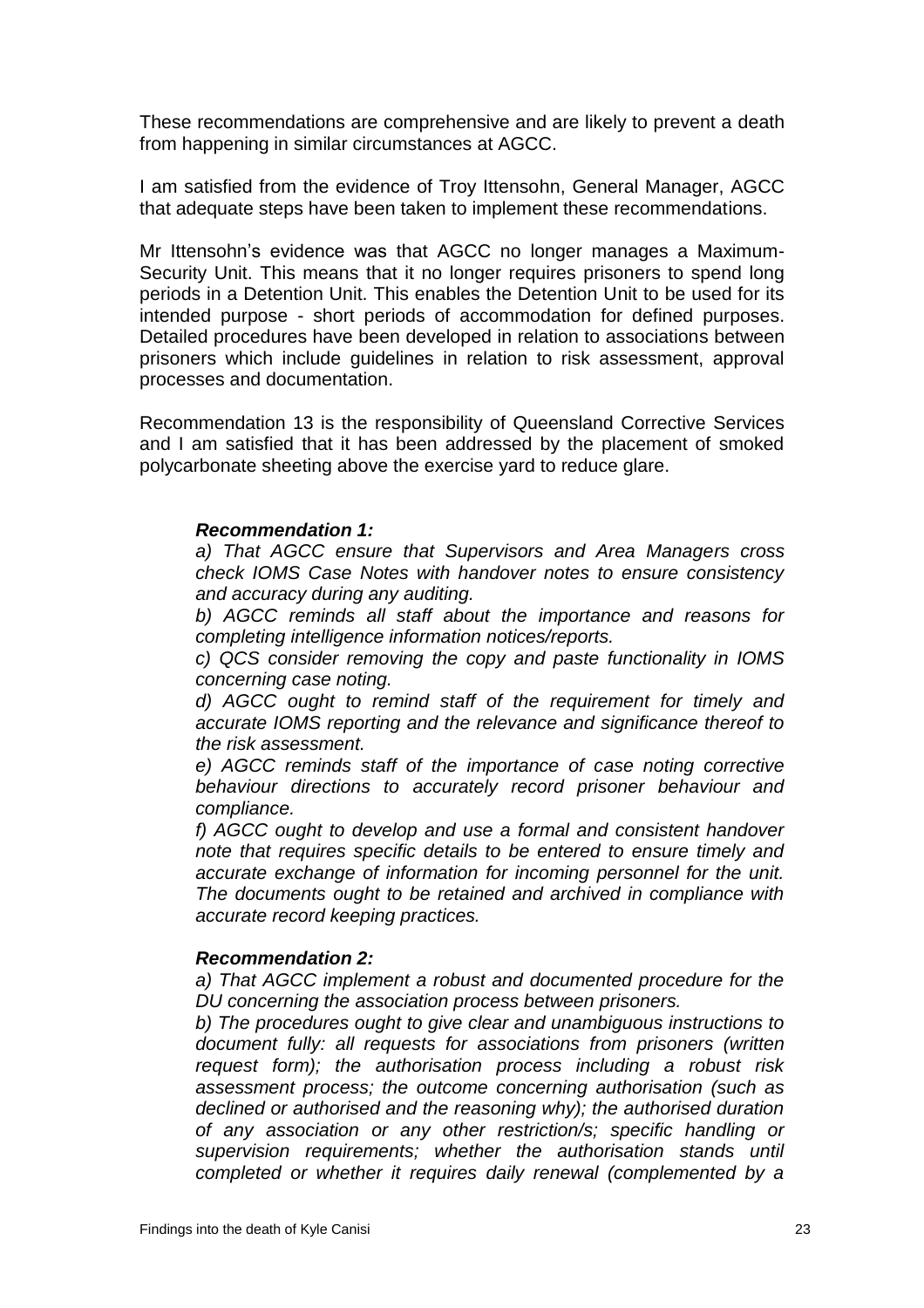*robust risk assessment that documents the process); and the outcome of any association in fact completed.*

#### *Recommendation 3:*

*a) That AGCC implement procedures for the DU that requires all 'specific handling instructions' for prisoners within the DU that may be issued by Supervisors or Managers to be immediately (or as soon as is reasonably practicable operational requirements permitting) entered onto IOMS.*

*b) IOMS ought to record: the specific details; the officer who gave the instructions, duration of the instructions who is authorised to alter or rescind the specific instructions.*

#### *Recommendation 4:*

*That AGCC develop and implement specific unit induction training or an information training package for all staff that perform duties in the DU on either a permanent, part-time or casual basis to ensure officer awareness of the specific requirements relevant to the DU environment.*

#### *Recommendation 5:*

*That AGCC implement a robust 'situational awareness training program' or similar to minimise officer complacency for staff attached to special units such as the DU, and take such other reasonable measures to minimise officer complacency.*

#### *Recommendation 6:*

*That AGCC implement a robust and documented procedure for all property within common areas of the DU that specifically identifies the approval process for any property and the officer authorising it. The procedure ought to assist all AGCC personnel attending the DU to identify unauthorised property and to provide guidance for immediate rectification.*

#### *Recommendation 7:*

*That AGCC ensures all Supervisors, Area Managers and other Senior Management Personnel are reminded of, and receive further training on, proactively identifying risks involving items of property when conducting unit checks and to implement immediate rectification once risks are identified.*

#### *Recommendation 8:*

*That AGCC implement a process/procedure to ensure that any verbal handling instructions or directions concerning a prisoner that is given by a supervisor or manager is immediately relayed to the relevant unit officer and to direct for those instructions and or directions to be immediately entered onto IOMS. The relevant supervisor or manager ought to be responsible for ensure that those instructions are carried out and that IOMS accurately records their verbal instructions as given.*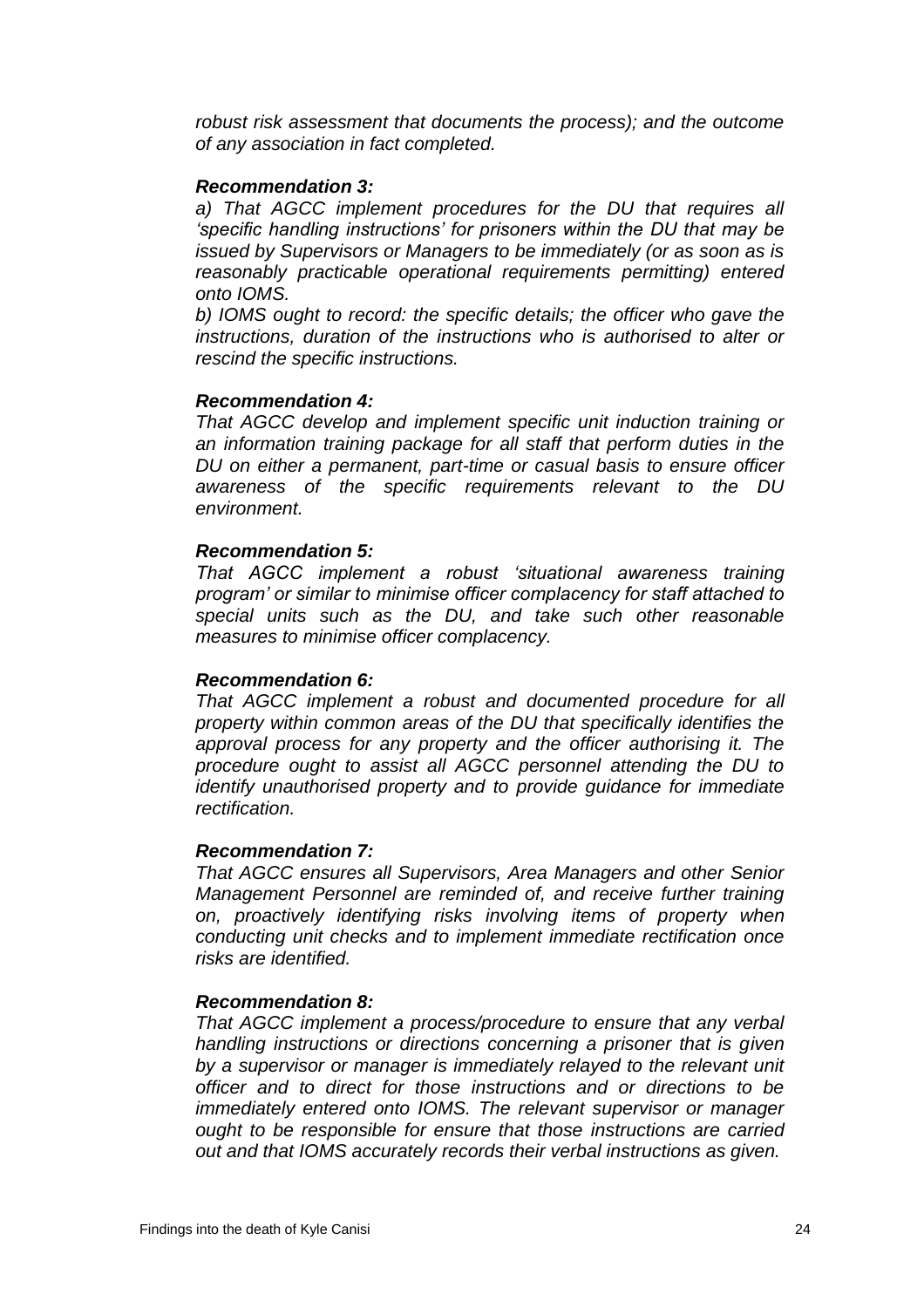#### *Recommendation 9:*

*That AGCC review and consider the use of diaries by supervisors and managers and implement a formal diary system that includes the annual allocation of a numbered diary to senior personnel. The diary ought to be checked and audited throughout the year for compliance and accuracy and collected at the conclusion of each calendar year for record retention and stored in compliance with the relevant Standards.*

#### *Recommendation 10:*

*That AGCC earlier ensure adequate procedures are implemented to ensure DU Officers attend relevant shift briefings unless operational requirements excuse their attendance.*

#### *Recommendation 11:*

*That AGCC ensure adequate procedures are implemented in the DU to ensure that outside personnel attending the unit are briefed on specific*  risks or handling instructions for particular prisoners (where relevant) *prior to those persons interacting with the particular prisoners. This procedure ought to ensure that outside personnel are fully informed of any risks or concerns to ensure appropriate levels of prisoner awareness.*

#### *Recommendation 12:*

*That AGCC ensure adequate procedures are implemented in the DU concerning the process for the medication rounds to ensure that nursing staff and escort officers are not exposed to the risk of insecure prisoners within the unit or multiple prisoners within one location (such as the main exercise yard). The procedure ought to minimise the opportunity for prisoners to share prescription medications.*

#### *Recommendation 13:*

*That DCS take immediate steps to correct the CCTV defect within the DU main exercise yard.*

#### *Recommendation 14:*

*That AGCC ensure that personnel relieving in the roles of Supervisor and Area Manager receive appropriate training on incident command and control*

#### <span id="page-27-0"></span>*Section 48*

Section 48 of the *Coroners Act 2003* provides that a coroner must report offences if, from information obtained while investigating a death, a coroner reasonably suspects a person has committed an offence. A coroner may also give information about corrupt conduct or police misconduct to the Crime and Corruption Commission.

I am satisfied that where there has been a failure or a departure from procedures on the part of an employee at AGCC this has been dealt with